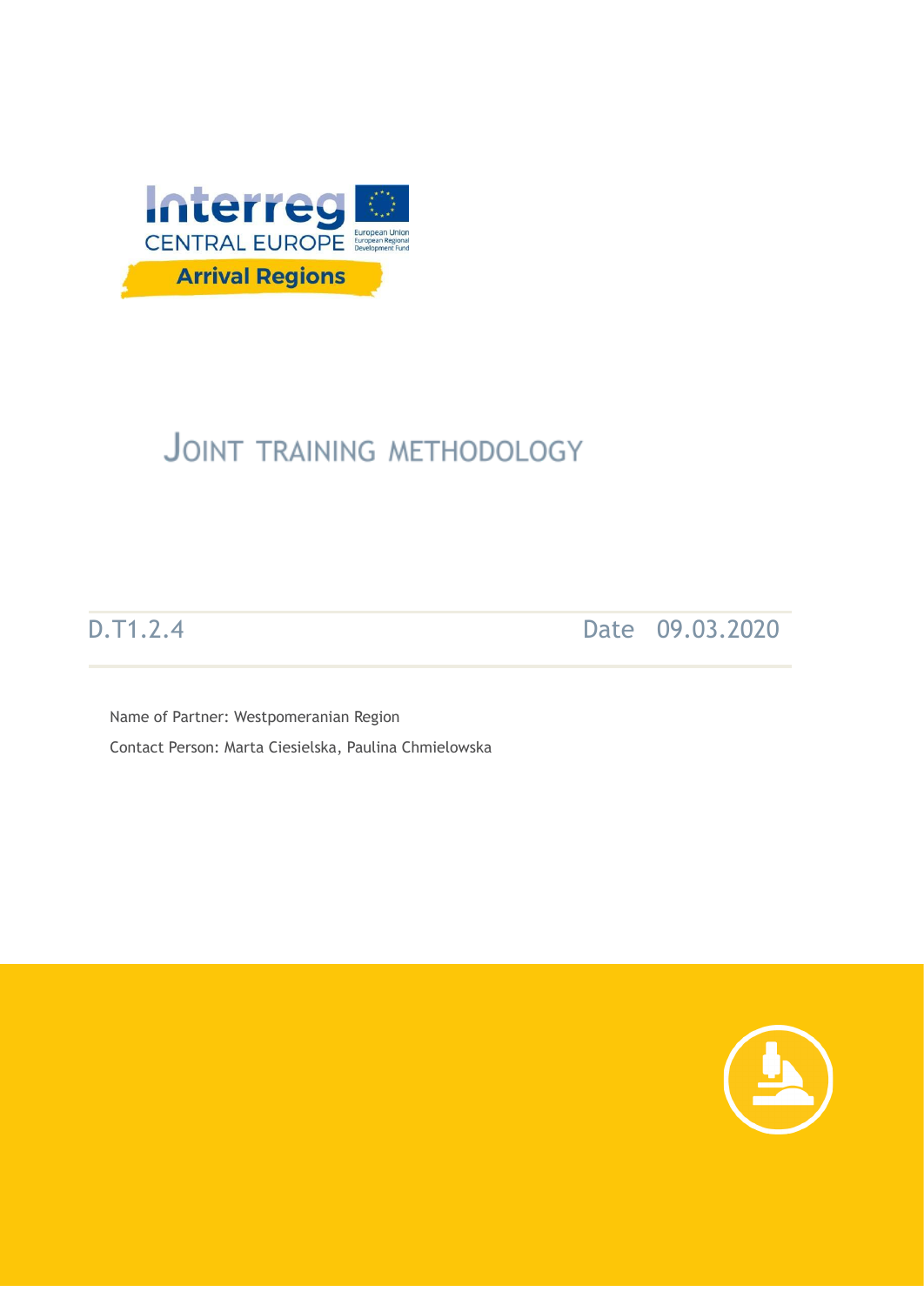

## **Table of Contents**

|                                                     | Introduction                                          | $\overline{2}$ |  |
|-----------------------------------------------------|-------------------------------------------------------|----------------|--|
| 1.                                                  | Context and methodological guidelines                 | $\overline{2}$ |  |
| 2.                                                  | Workshops specific objectives                         | 6              |  |
| 3.                                                  | Common values                                         | 7              |  |
| 4.                                                  | Organization of the workshop                          | 8              |  |
| 5.                                                  | Requirements and Regulations                          | 9              |  |
| 6.                                                  | Workshop agenda examples                              | 11             |  |
|                                                     | References                                            | 17             |  |
|                                                     | Appendix 1 - Arival Regions Participant Feedback Form | 18             |  |
|                                                     | Appendix 2 - Arival Regions Workshop Report           | 20             |  |
|                                                     | Appendix 3 -                                          | 21             |  |
| Appendix 4 - Solaris Bus & Coach S.A. good practice |                                                       |                |  |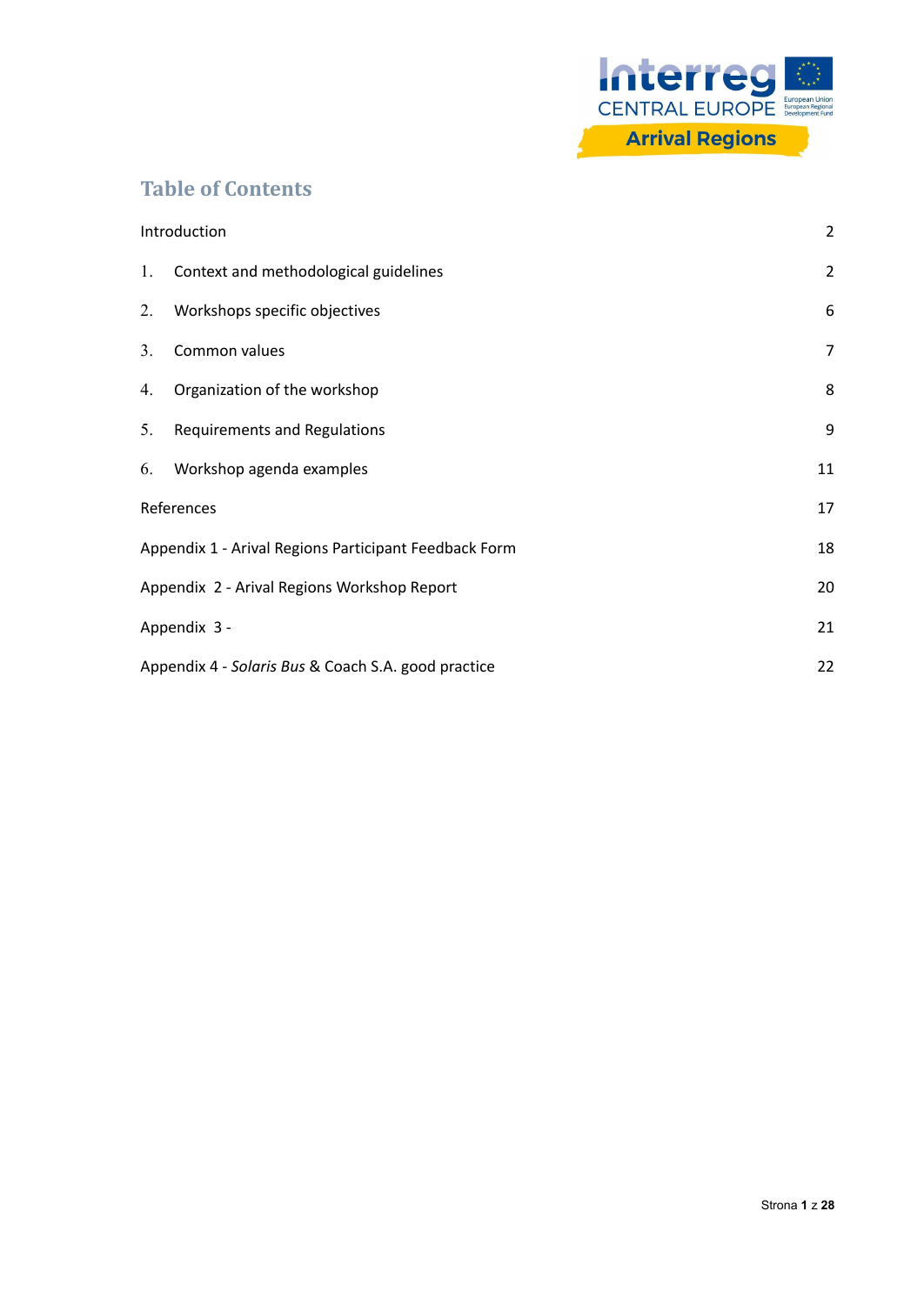

## <span id="page-2-0"></span>**Introduction**

Today, migration-related issues are a very important challenge for local communities, business and national and local governments. The phenomenon of migration is associated with such concepts as intercultural dialog, social innovation or migrant entrepreneurship. These topics combine together into very elaborate subjects. Everything that is related to the processes of migration, migrants and migrant integration are, and will continue to be, important in the context of the socio-economic challenges faced by contemporary Europe.

This document titled "Joint training methodology" has been written for the Arrival Regions project implemented as part of the European Territorial Cooperation Program "Interreg Central Europe 2014-2020" co-financed by the European Regional Development Fund. The Interreg Central Europe Program supports improvement of the skills and entrepreneurial competences for advancing economic and social innovation in central European regions by financing projects such as Arrival Regions. The project's focus is on social innovations, which are considered a driver for social change, among others, in rural areas.

This document focuses on the specific methods which are going to be used during the workshops on the following subjects:

- Intercultural dialog;
- Social innovations;
- Migrants' economy.

The Joint Training Methodology is addressed to Trainers who will deliver the workshops for the target groups of the Arrival Regions Project - regional and local stakeholders, such as representatives of educational institutions, businesses, business environment institutions, government administration and socio-economic partners.

The methodology is supposed to contribute to the standardization of the conduct of workshops, the quality assurance of the workshops and the building of knowledge and awareness among workshop participants and other stakeholders.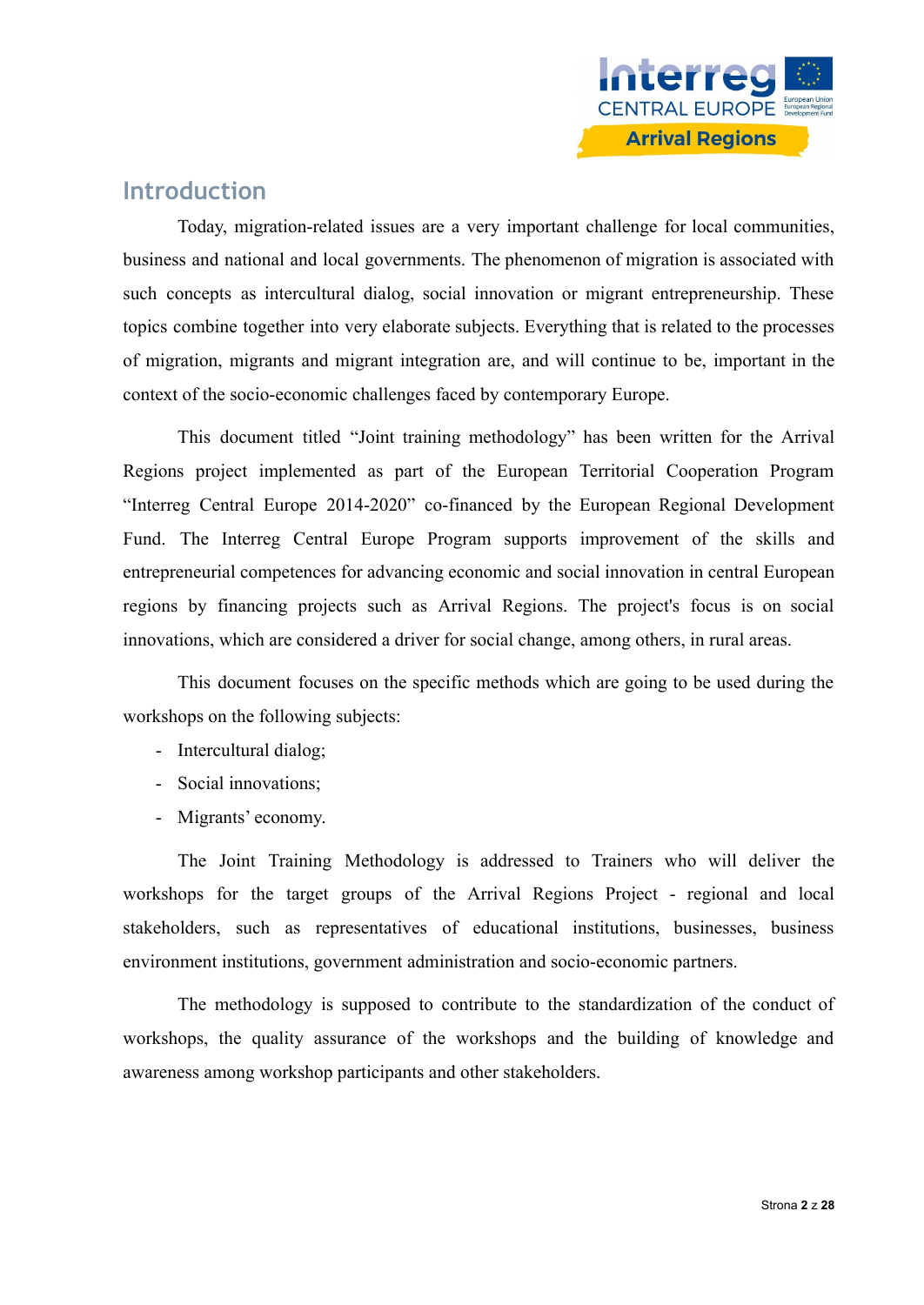

## <span id="page-3-0"></span>1. **Context and methodological guidelines**

**The methodological context consists of topics to be covered by the workshops conducted as part of the Arrival Regions Project**. The first involves the subjects of preventing and combating racism, xenophobia and other forms of intolerance. Another subject area, social innovations, will be discussed primarily in the context of education for integration. The whole body of the topics to be raised ends with the subject of the migrants' economy. The topics that make the methodological context are shown in the following figure:



Figure 1. Topics making the methodological context *Source: Own study based on materials from workshops for Trainers – Pilsen, 2019*

**The topics constituting the methodological context are identical for all the organizations partnering in the Arrival Regions Project. However, these thematic areas are so broad that each of the organizations and each Coach can modify them according to their own requirements. At the same time, these requirements should be based on the methodological guidelines for the workshops, which are presented in this document.**

The methodological guidelines for each of the workshops are listed below:

- a. The first workshop on Intercultural Dialogue:
- Convey the idea of importance of respect for other cultures, religions and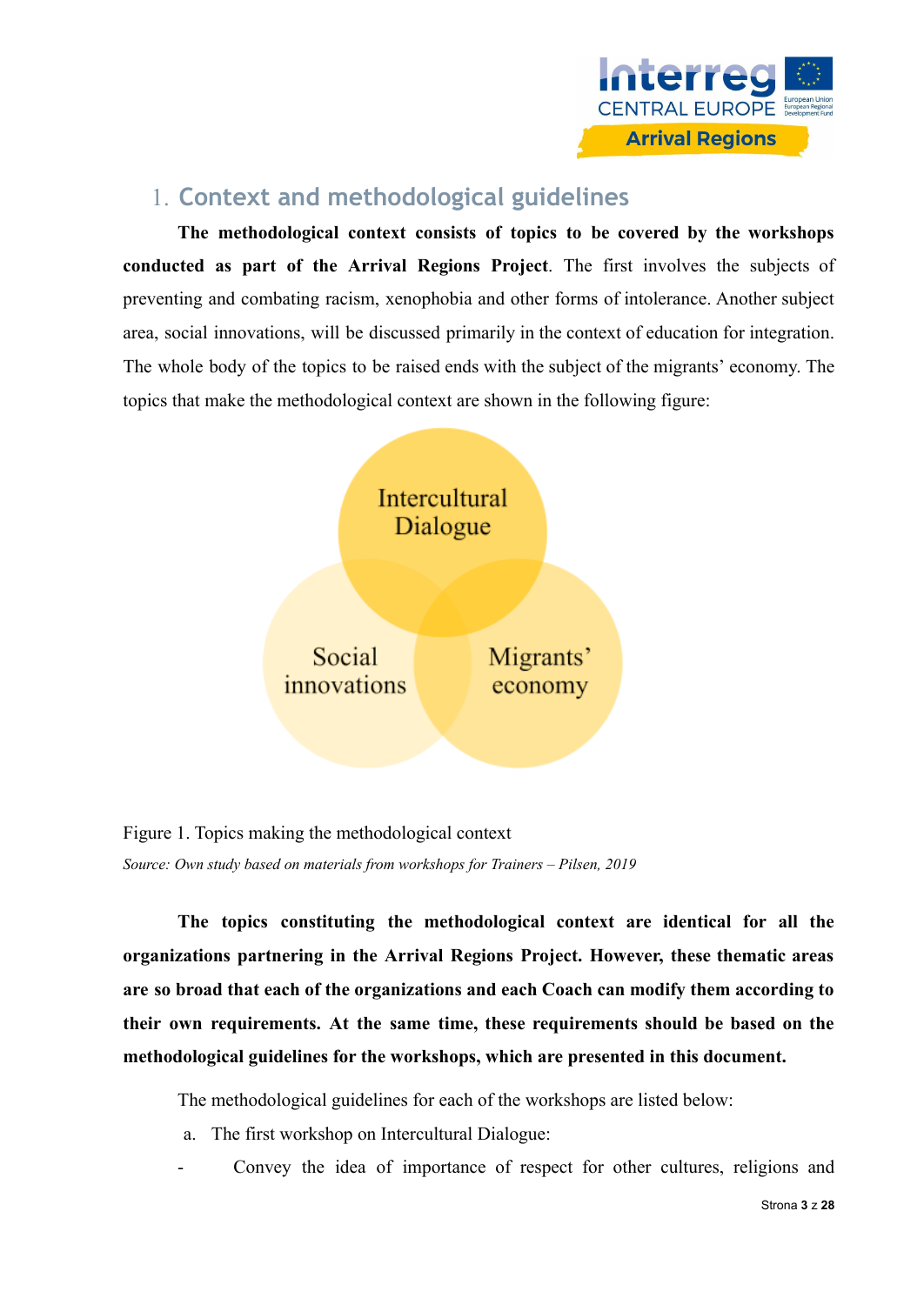

customs;

- Aim to achieve a common understanding of the idea of integration.
- Encourage workshop participants to engage in discussions.
- Ensure that each participant has a space for the presentation of their views.
- Convey information and descriptions of various views, cultures and life styles.
- Consider that the idea of tolerance is multidimensional and multifaceted.
- The use of the term "tolerance" should mean a natural and uninhibited approach to others without negative associations.
- Convey that the intercultural dialog should act against racism.
- Convey that self-reflection is particularly important and useful.
- Convey that communication skills can and should be learned, like the seeking of mutual understanding.
- b. The second workshop on the Social Innovations
- Stress the importance of new practices in social life (e.g., e-citizen).
- Highlight the role of education including extracurricular and online education.
- Describe the role of communication campaigns (awareness raising) addressed to both migrants and local communities.
- Convey information on the importance of mobility (particular on rural areas) and how social innovations can promote this mobility.
- Convey information on how social innovations can support the labor market.
- Describe how social innovations can provide new ideas for, and inspire, local communities.
- Stress the importance of communication and education.
- c. The third workshop on Migrant's Economy
- Motivate participants to support immigrants on the labor market.
- Encourage the building of mutually supportive communities.
- Promote migrants' self-employment and motivate the stakeholders to create a supportive environment.
- Stress that everybody works for the local and regional economic growth.
- Stress that mutual support is very important.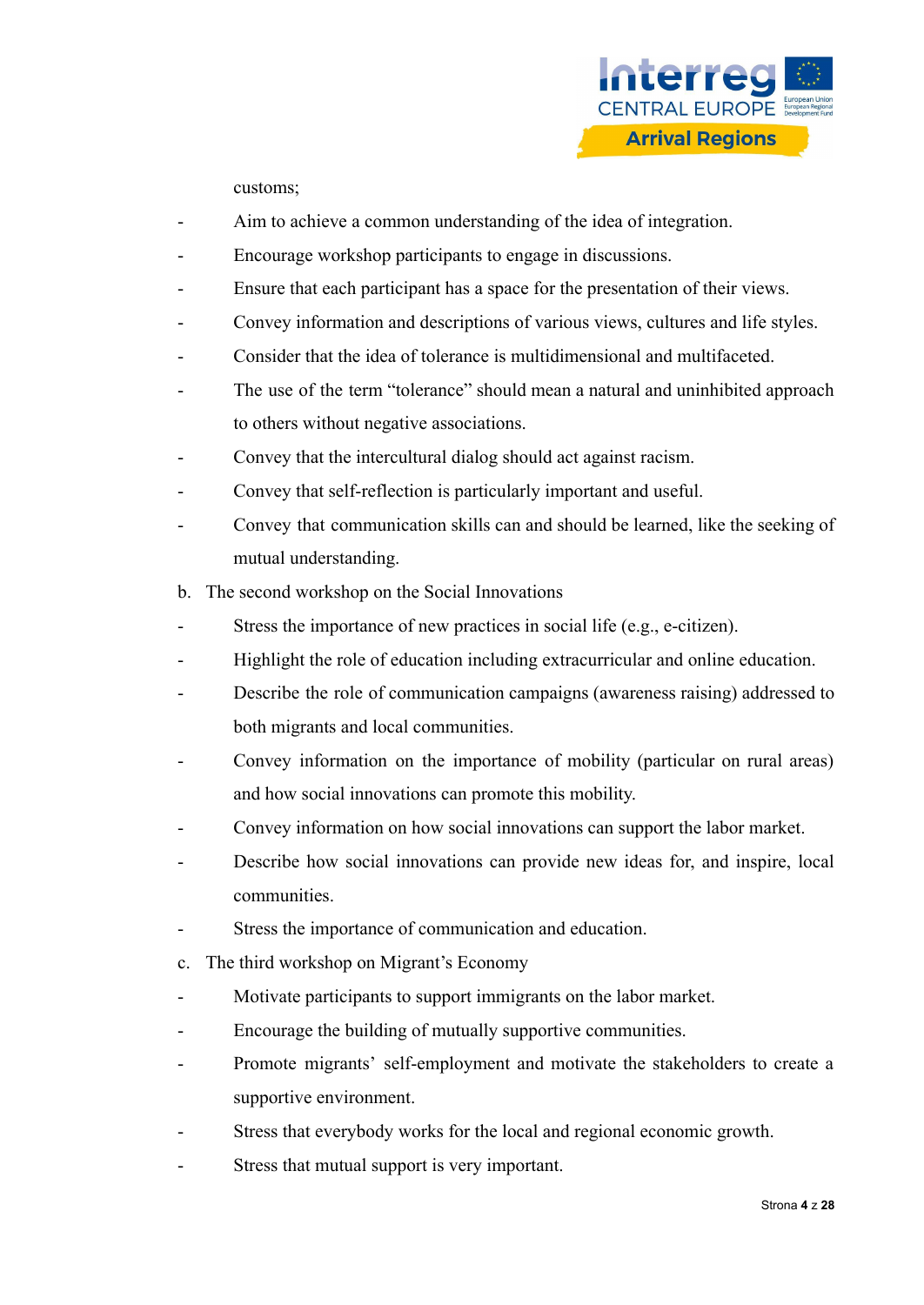- Remind participants that migrants experience hardship, also in economic terms, and many of them are the sole providers for their families, both in Europe and in their home countries.
- Stress that new technologies can facilitate entrepreneurship like education, good communication, readiness to absorb mobility, or social support.
- Stress that the idea of a civic society is important not only for migrants but also for local communities.
- Stress that infrastructure is important not only for migrants but also for local communities.
- Stress that the labor market should offer diverse employment opportunities to immigrants.

**Although the Partners to the Project represent different countries, organizations and environments, they share the same values and they have common goals.** According to the guidelines, the workshops are supposed to present ideas for providing non-EU residents with rights, services and opportunities identical as those offered to local communities.

The authors of this methodological concept emphasize the fact that effectiveness of implementation of social innovations depends on continuation of the process of integration. This process should be defined as a positive attitude, willingness to sustain one's own cultural heritage, openness and involvement in the life of the receiving society.<sup>1</sup>

<sup>&</sup>lt;sup>1</sup> I.Parfieniuk: "Między marginalizacją a integracją. Wybór jednostkowych strategii akulturacyjnych i ich uwarunkowania. Procesy migracji w społeczeństwie otwartym. Perspektywa edukacji międzykulturowej.", edited by J.Nikitorowicz and D.Misiejuk, *Trans Humana Wydawnictwo Uniwersyteckie*, Białystok 2009, ISBN 978-83-61209-30-0.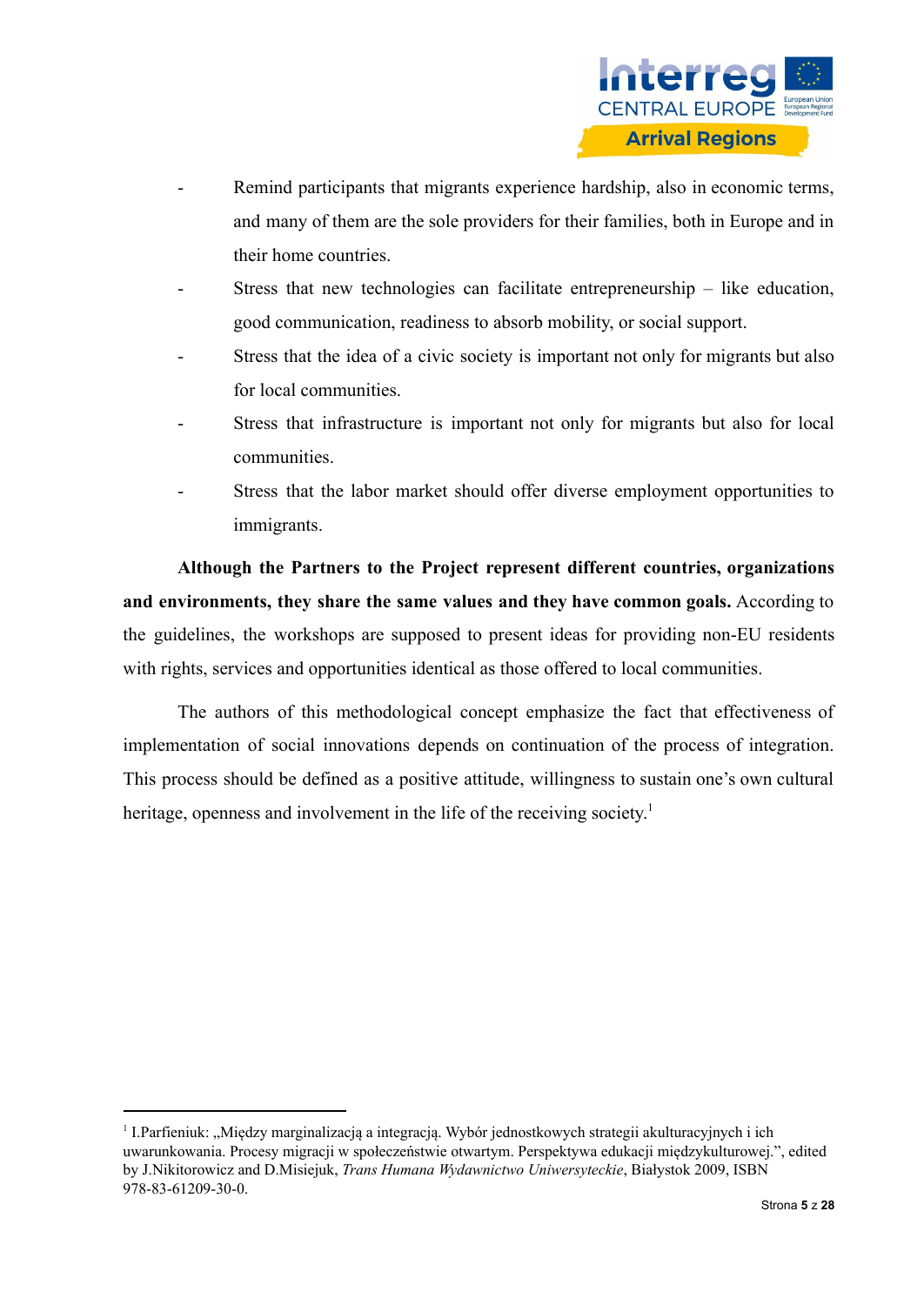

## <span id="page-6-0"></span>2. **Workshops specific objectives**

The main objective of the workshops is to equip their participants with new, valuable and practical skills and competences in implementing social innovation that can contribute to integration of non-EU nationals into local communities.

The detailed objectives have been set for each topical area of the workshops:

## ● **"Intercultural dialog – preventing and combating racism, xenophobia and other forms of intolerance"**

- Provide the participants with new information on, and skills in, communication, intercultural dialog and equalitarian language.

#### ● **"Social innovation"**

- Provide the participants with new information on, and skills in, developing and implementing social innovations, following relevant good practices and using social innovation-supporting tools.

#### ● **"Migrant entrepreneurship"**

- Provide the participants with new information on, and skills in, doing business, stimulating entrepreneurial attitudes, recognizing entrepreneurial models and following good practices associated with migrant entrepreneurship.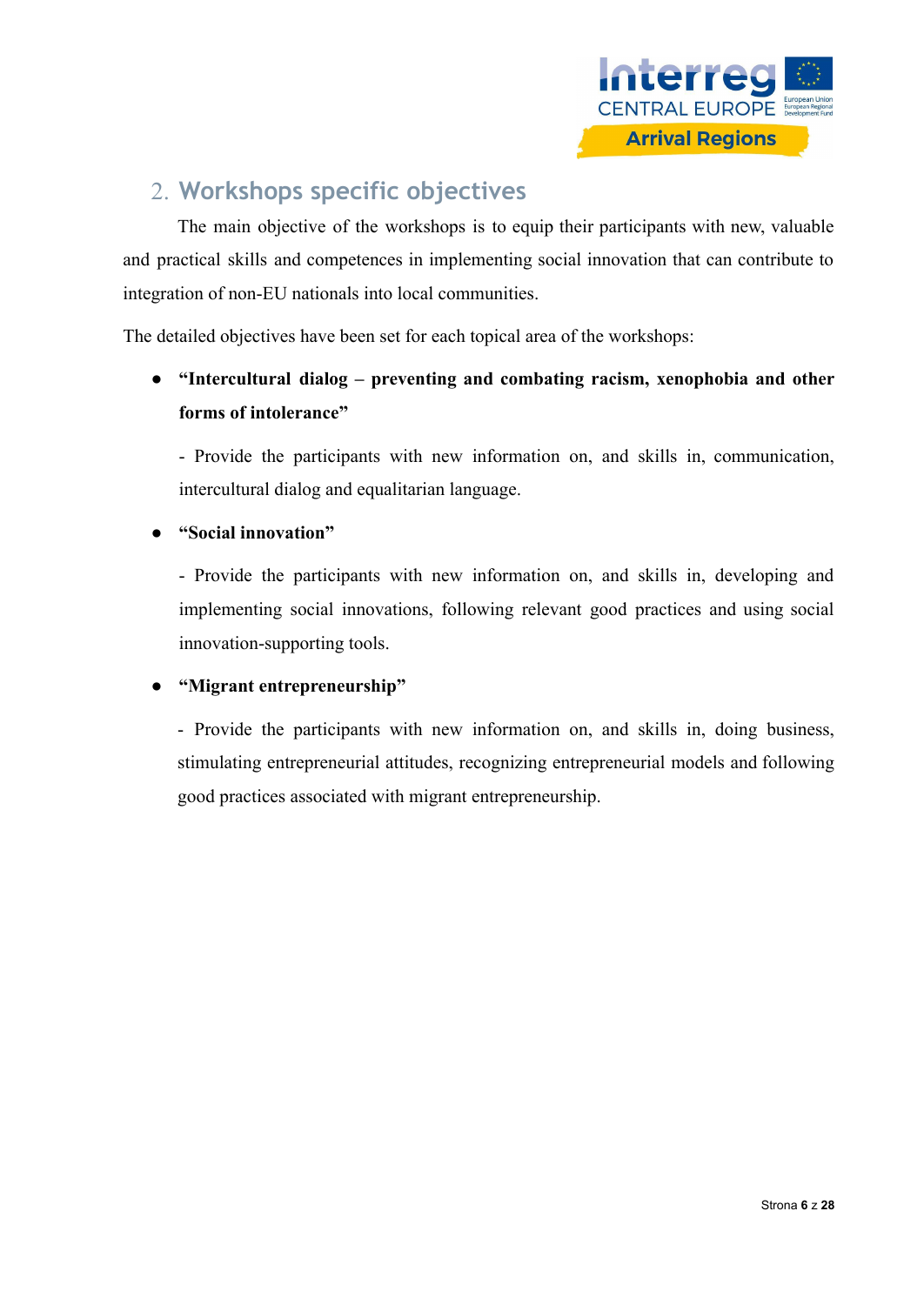

## <span id="page-7-0"></span>**3. Common values**

**The methodological context to, and the guidelines for, the individual topical areas of the workshop, presented in this chapter, translate into the universal values that should be conveyed during the whole process of the conduct of the workshop and cooperation with the stakeholders.** These values are shown below.



Figure 3. Guiding values communicated by the workshops *Source: Own study based on materials from workshops for Trainers – Pilsen, 2019*

The values conveyed by the workshops should be focused on positive aspects, and opportunities for alleviating difficult or crisis situations. **This methodology aims to facilitate this work by systemizing the approach to both organizational and substantive aspects.**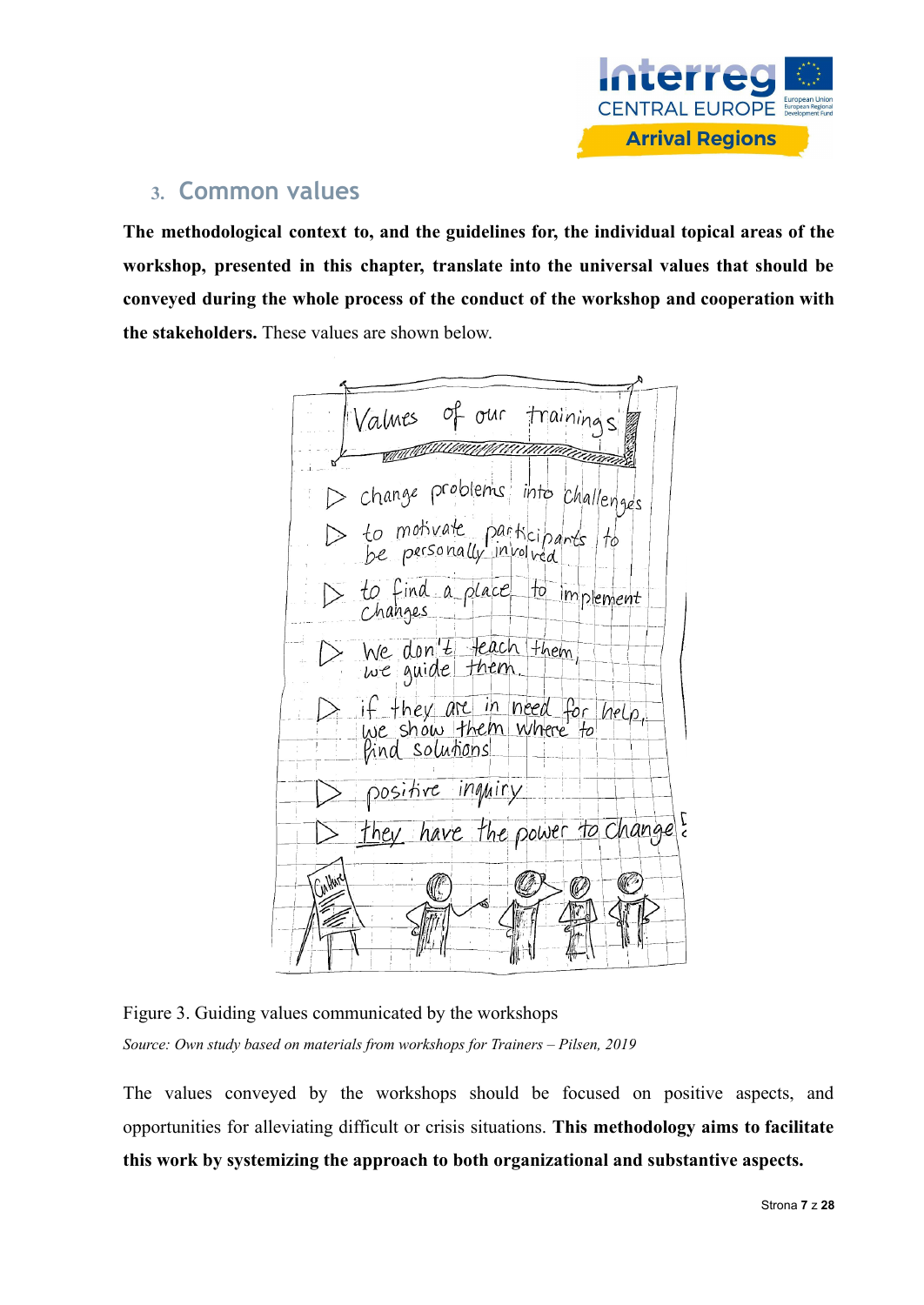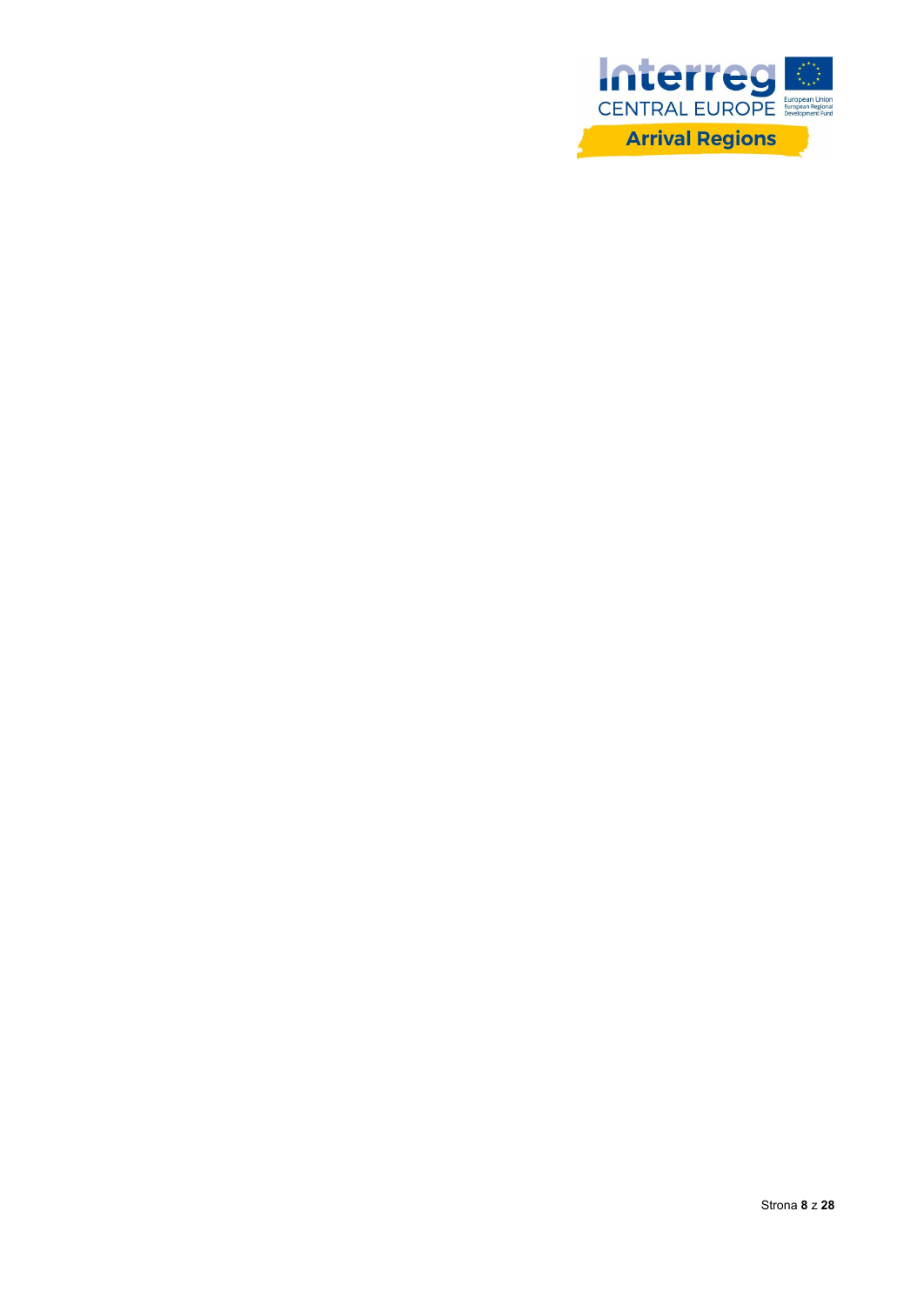

## <span id="page-9-0"></span>4. **Organization of the workshop**

The aims presented in this document, supposed to orientate the delivery of the workshops, are intended to provide guidelines on what values should be conveyed during the workshops. The organizational approach is the "last but not least" aspect important to the quality of the workshops. **Note that the workshops are an element of the larger process supposed to contribute to make a change on rural areas.**

**The organization of the workshops can be illustrated as follows:**



#### Figure 2. Workshop organization steps

*Source: Own study based on materials from workshops for Trainers – Pilsen, 2019*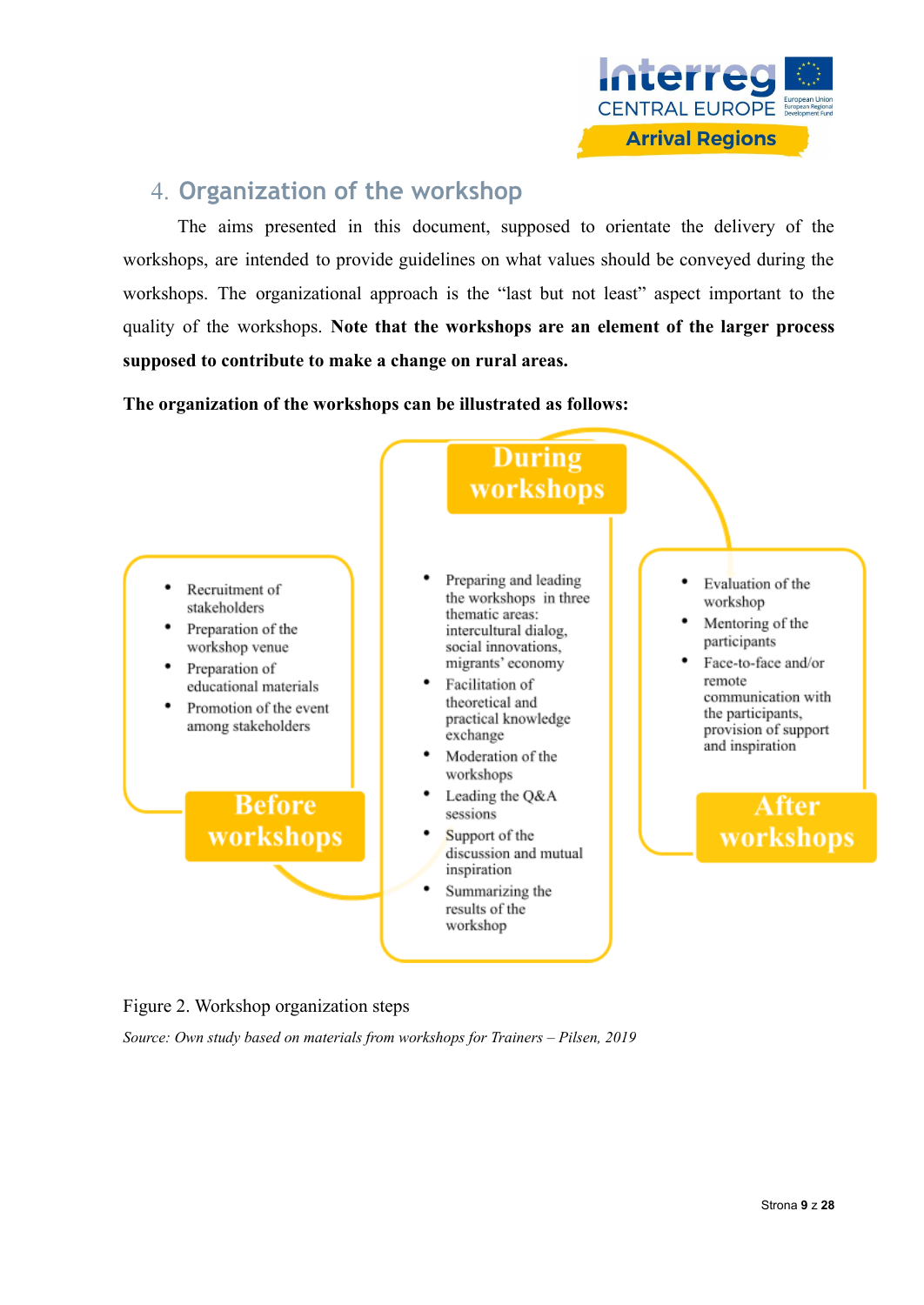

## <span id="page-10-0"></span>5. **Requirements and Regulations**

The proposed **rules for applying the methodology** are as follows:

- **a) The workshops should be attended** by representatives of academic and educational institutions, business and its environment, government administration and by other stakeholders such as social enterprises, NGOs; social economy organizations, etc. The Project Partner and/or the Coach is responsible for the recruitment of participants for the workshops (depending on provisions of the Coach engagement agreement).
- b) The overall time frame of delivery of the workshops are identical for all the Project Partners. **The workshops should be held between May and December 2020.** Exact dates and delivery sequence should be agreed on in each instance between the Coach and the Project Partner.
- c) **Trainers selected by Project Partners are required to provide training materials for workshop participants.** These materials should be prepared in the hard copy and electronic formats. It is very important to ensure that the materials contain information about the Project and a marking following the rules of the European Territorial Cooperation Program – Interreg Central Europe 2014-2020. Each Project Partner shall attach a single complete package of the materials to the Workshop Performance Report.
- d) **Each workshop should take approx. 6 hours.**
- e) Each workshop has to start with an introduction and presentation of the Arrival Regions Project idea and of the sources of financing.
- f) Each of the three workshops has to contain a theoretical part as an introduction to the subject to ensure that the participants are on an equal footing as regards their knowledge of the workshop context.
- g) One half of each workshop should be spent on introducing the subject, clarifying problems and presenting the Arrival Regions Project. The remaining time should be devoted to practical exercises and individual or group activities.
- h) Each workshop should end with a summary and Q&A session.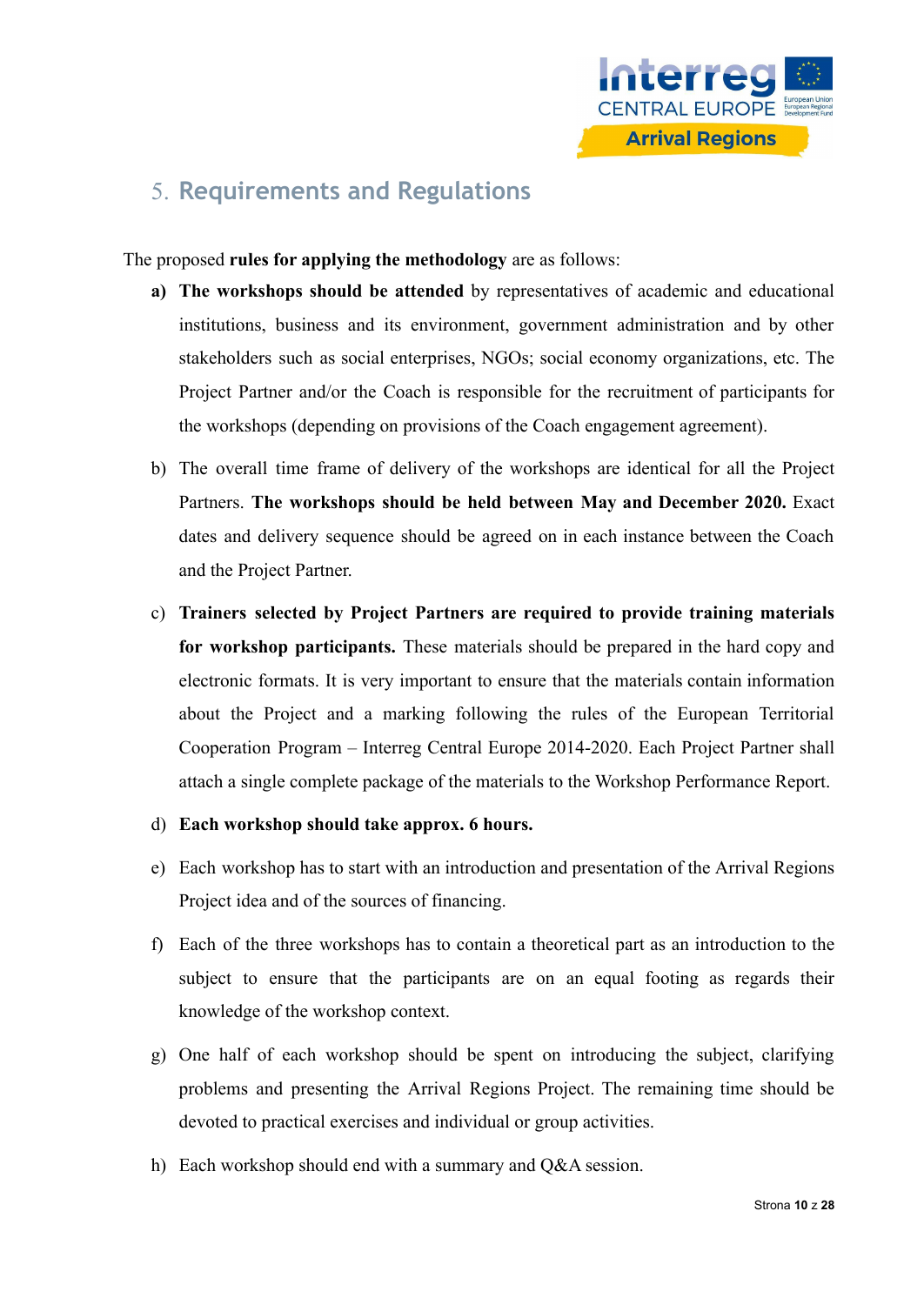

- i) Each Coach is required to provide the questionnaire participants for the purpose of workshops' evaluation. The questionnaire will be identical for all the Arrival Regions Project Partners. The Coach should submit an English summary of, or a report on, the evaluation and/or completed questionnaire forms within one week from the completion of the workshops.
- j) **Mentoring provided by the Coach to the workshop participants** is an indispensable part of the activity. The Coach is required to provide up to 40 hours of mentoring (see Appendix 3). The mentoring should consist of:
	- Face-to-face or on-line support for the workshop participants (individuals and groups or communities);
	- Remote support via e-mail, phone, Facebook, Skype, etc.;
	- Experience sharing: offering advice and consultation related to implementation of solutions presented at the workshops;
	- Staying in touch with representatives of the Arrival Regions Project for consultation of matters related to the mentoring and its course, as well as any matters relevant to the conduct of implementation of the process or organizing local communities;
	- Timely preparation of a mentoring report and submission of the report to the relevant Arrival Regions Project Partner.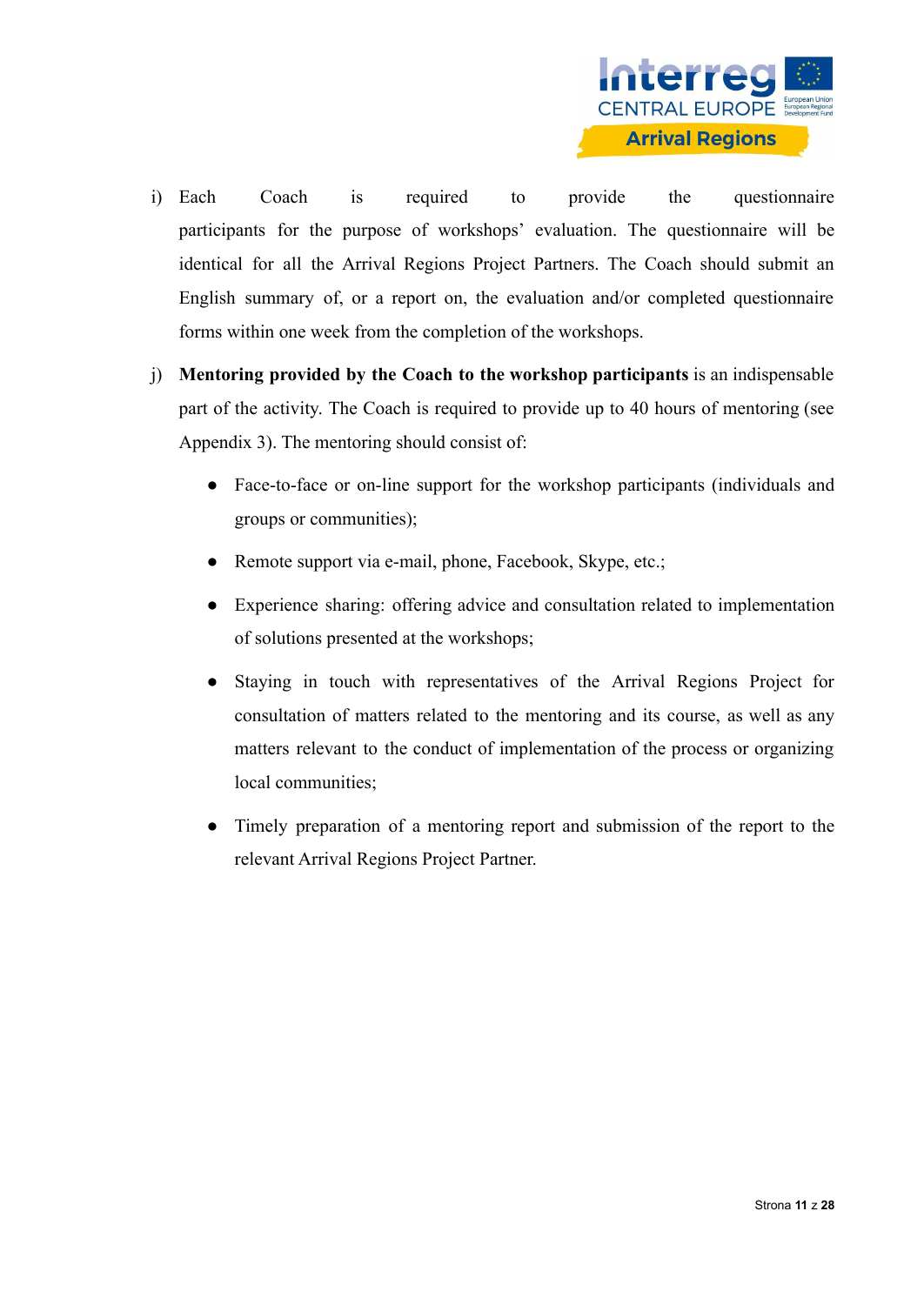

## <span id="page-12-0"></span>6. **Workshop agenda examples**

### **a. Workshop agenda example - Intercultural Dialogue**

### **One day training – approx. 6 hours (start: 9:00 AM, end: 3:00 PM)**

|                                                                                              | <b>Duratio</b><br>n | <b>Timin</b><br>g | <b>Session description</b>                                                                                                                                                                                                                                                                                                                                                                                                                                                                                                                                                                                                                                                                                                                                                                                                                    |  |  |  |
|----------------------------------------------------------------------------------------------|---------------------|-------------------|-----------------------------------------------------------------------------------------------------------------------------------------------------------------------------------------------------------------------------------------------------------------------------------------------------------------------------------------------------------------------------------------------------------------------------------------------------------------------------------------------------------------------------------------------------------------------------------------------------------------------------------------------------------------------------------------------------------------------------------------------------------------------------------------------------------------------------------------------|--|--|--|
| $09:00-$<br>Introduction<br>$90 \text{ min}$<br>$\bullet$<br>10:30<br>$\bullet$<br>$\bullet$ |                     |                   | Introduction of participants<br>Discussion of the workshop purpose and guidelines<br>Setting of rules for the conduct of the workshop<br>Presentation of participants' expectations<br>Presentation of the Arrival Regions Project, its purpose and<br>guidelines (PowerPoint presentation supplied by the Project<br>Partner)                                                                                                                                                                                                                                                                                                                                                                                                                                                                                                                |  |  |  |
| <b>Coffee break</b>                                                                          | 30 min              | $10:30-$<br>11:00 |                                                                                                                                                                                                                                                                                                                                                                                                                                                                                                                                                                                                                                                                                                                                                                                                                                               |  |  |  |
| Workshop                                                                                     | 75 min              | $11:00-$<br>12:15 | Theoretical part<br>(introduction to the subject, explanation of problems, lecture):<br>- The nature of the intercultural dialog in the past and today<br>- Racism - background and effective means of preventing and<br>combating<br>- Xenophobia and other "-isms" and "-phobias" – the origins and the<br>practice<br>- Models of escalation of xenophobic behaviors<br>- Dialog vs. equality-sensitive language – how to prepare for dialog<br>and how to learn an equality-sensitive language<br>This part of the workshops is focused on the learning about the theory,<br>importance and background of the intercultural dialog. It also explains<br>the background to racism and other types of discrimination, which will<br>enable workshop participants to diagnose such situations correctly at<br>their roots and to counteract. |  |  |  |
| Lunch                                                                                        | $60$ min            | $12:15-$<br>13:15 | Networking of participants                                                                                                                                                                                                                                                                                                                                                                                                                                                                                                                                                                                                                                                                                                                                                                                                                    |  |  |  |
| Workshop                                                                                     | 75 min              | $13:15-$<br>14:30 | Practical part<br>(exercises, individual and group activities for participants):<br>Warm-up activity: Three things. Ask the participants to name three<br>things (a car, meal. color, fictional character) that describe their<br>personalities best and start from the first letters of their names. For<br>instance: "Charles" - "colorful", "cat", "cake"<br>Main activity:<br>To what and how you want to respond<br>l.                                                                                                                                                                                                                                                                                                                                                                                                                   |  |  |  |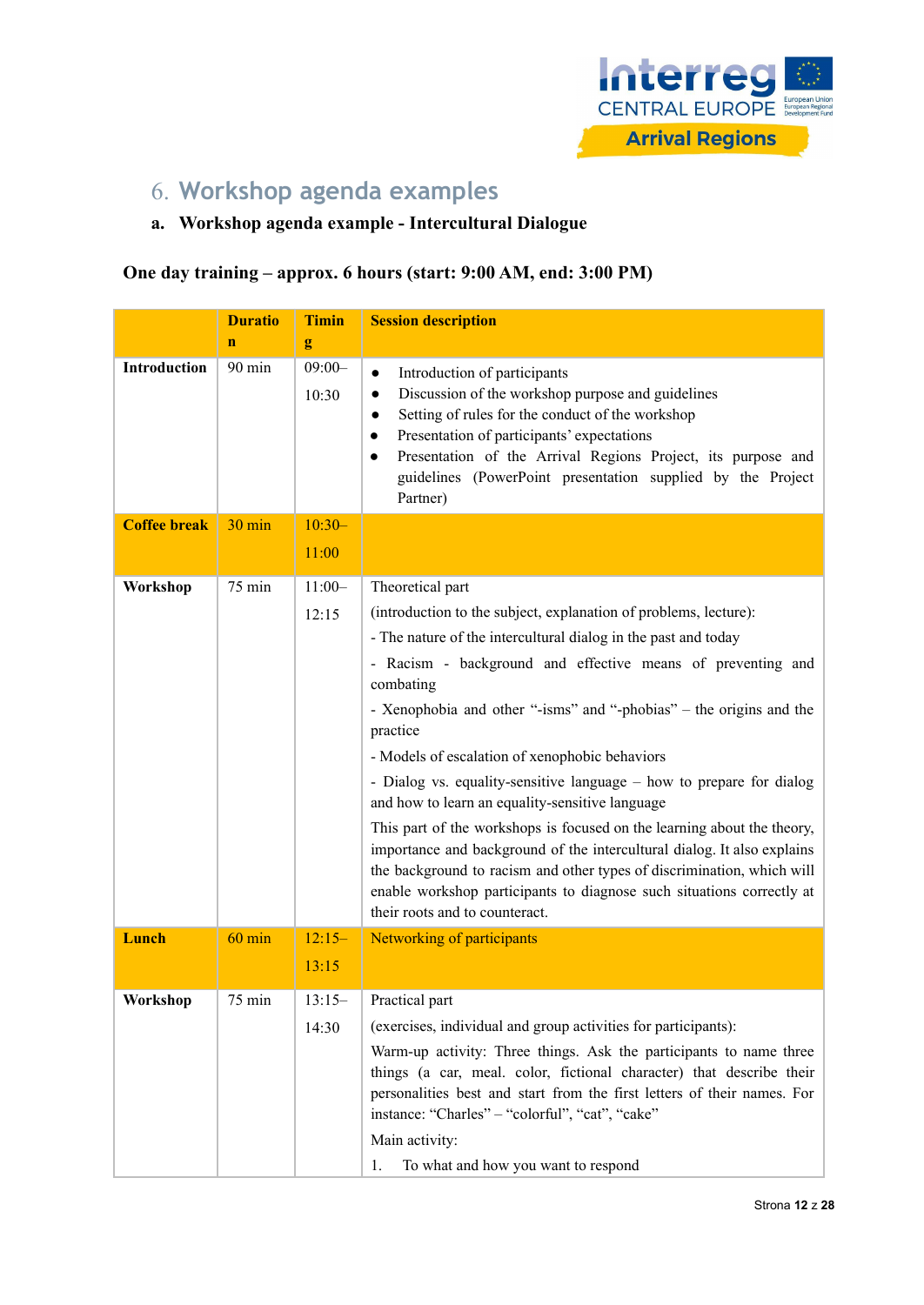

The activity is divided into two parts: - Individual work: Each participant writes down 2 situations to which he or she wants to respond. Work in groups (5 persons each): Each participant writes down 2 situations. The sheet is circulated, each person adds 2 other situations and the sheet returns to the original author. Now we have 10 situations to which the members of the group want to respond. The situations are the roots of the tree and the responses make the crown of the tree. Exemplary illustration: the "roots" (situations) and the "crown" (responses) How we want to react What we want to react to The task inspires individual work and thinking about situations involving discrimination or exclusion perceived as particularly problematic. Also, the activity shows that responses can be found by working together. 2. House: The planning of campaigns for equality at a local level. This group exercise inspires discussion on possible local activities. The activities should be written within the illustration of the house at the right place in terms of importance: the foundation, columns and roof. Exemplary illustration: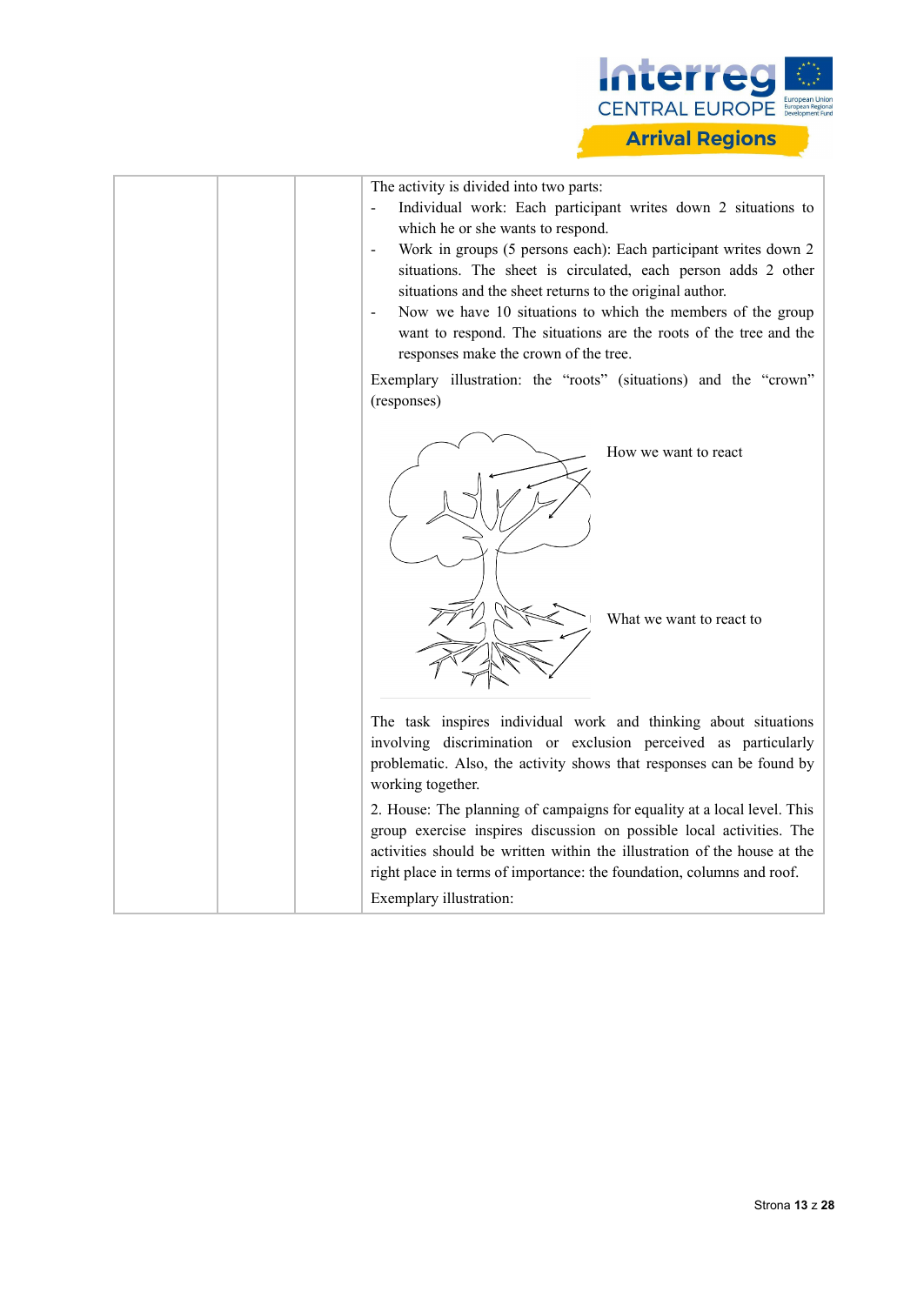



#### **b. Workshop agenda example - Social Innovations**

#### **One day training – approx. 6 hours (start: 9:00 AM, end: 3:00 PM)**

|                     | <b>Duratio</b>   | <b>Timing</b>     | <b>Session description</b>                                                                                                                                                                                                                                                                                                                                        |
|---------------------|------------------|-------------------|-------------------------------------------------------------------------------------------------------------------------------------------------------------------------------------------------------------------------------------------------------------------------------------------------------------------------------------------------------------------|
|                     | n                |                   |                                                                                                                                                                                                                                                                                                                                                                   |
| <b>Introduction</b> | $90 \text{ min}$ | $09:00-1$<br>0:30 | Introduction of participants<br>$\bullet$<br>Discussion of the workshop purpose and guidelines<br>Presentation of the rules for the conduct of the workshop<br>$\bullet$<br>Presentation of participants' expectations<br>Presentation of the Arrival Regions Project, its purpose and<br>guidelines (PowerPoint presentation supplied by the Project<br>Partner) |
| <b>Coffee break</b> | $30 \text{ min}$ | $10:30-1$<br>1:00 |                                                                                                                                                                                                                                                                                                                                                                   |
| Workshop            | $75 \text{ min}$ | $11:00-1$         | Theoretical part<br>(introduction to the subject, explanation of problems, lecture):                                                                                                                                                                                                                                                                              |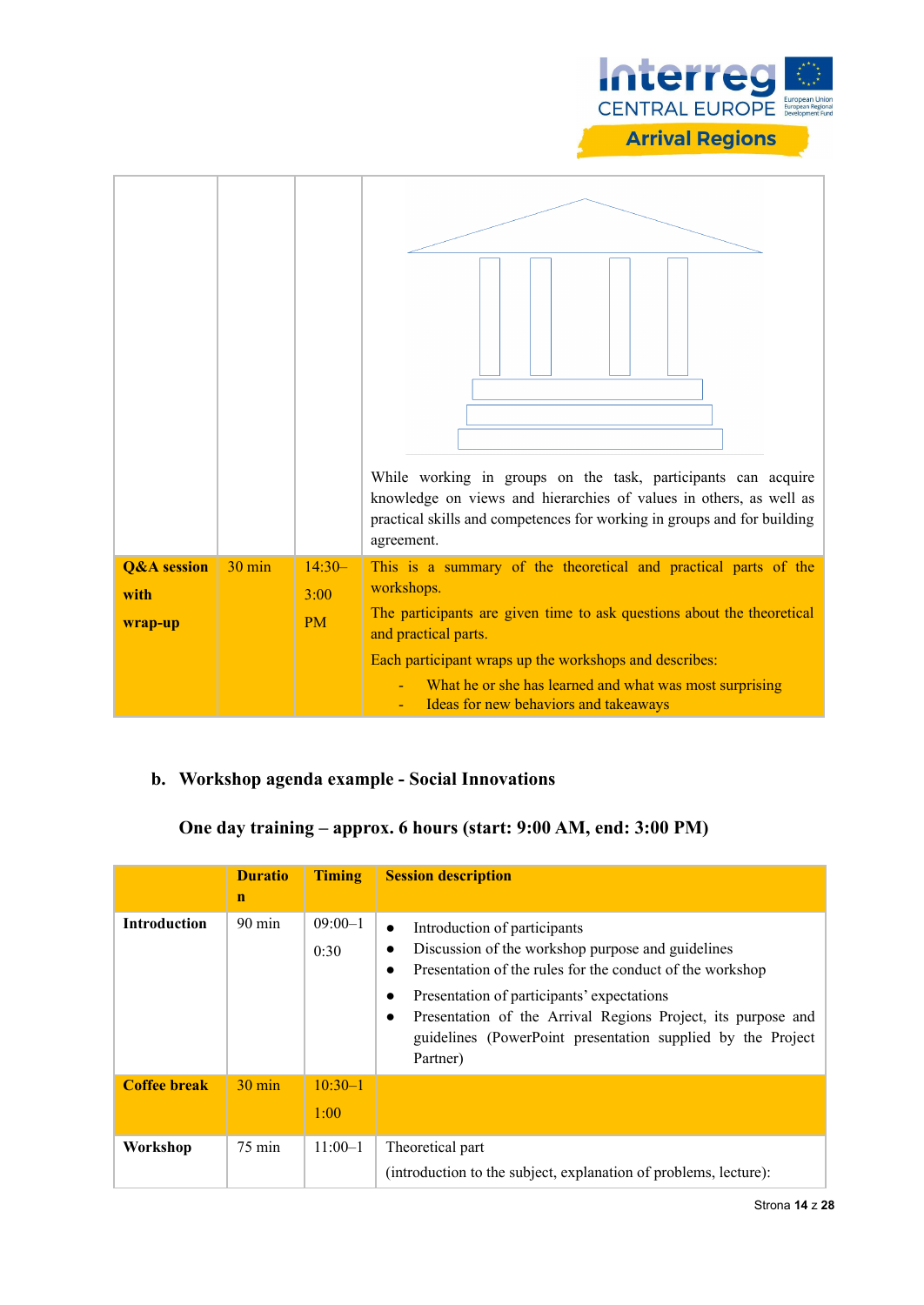

|          |                  | 2:15                | - Innovations vs. social innovations - What are they? How to<br>develop and implement?<br>- Tools for support of the management of social innovations<br>- The role of social innovations in the innovativeness of the region<br>- Examples of good practices in the social innovation<br>This part of the workshops enables the learning of the theory on                                                        |
|----------|------------------|---------------------|-------------------------------------------------------------------------------------------------------------------------------------------------------------------------------------------------------------------------------------------------------------------------------------------------------------------------------------------------------------------------------------------------------------------|
|          |                  |                     | technological innovations and non-technological<br>innovations.<br>Presents the nature of social innovations, development models and<br>good implementation practices. The purpose of this part is to present<br>social innovations simply, as an inspiration for the participants to<br>feel encouraged in developing social innovations on their own.                                                           |
| Lunch    | $60 \text{ min}$ | $12:15 - 1$<br>3:15 |                                                                                                                                                                                                                                                                                                                                                                                                                   |
|          | 75 min           |                     |                                                                                                                                                                                                                                                                                                                                                                                                                   |
| Workshop |                  | $13:15 - 1$<br>4:30 | Practical part<br>(exercises, individual and group activities for participants):                                                                                                                                                                                                                                                                                                                                  |
|          |                  |                     | Warm-up activity: Three things. Ask each participant to tell three<br>things about themselves, including one lie. Ask the others to<br>discover the lie. Example: "I am Anne. I like to get up early. I start<br>my day from a coffee. I like Austrian cinema. It is not true that I start<br>my day from coffee because I prefer green tea."                                                                     |
|          |                  |                     | Main activity:                                                                                                                                                                                                                                                                                                                                                                                                    |
|          |                  |                     | Find innovative ideas for social innovation:<br>$\mathbf{1}$                                                                                                                                                                                                                                                                                                                                                      |
|          |                  |                     | Diagnose a social problem in the region:<br>- The participants (working in 5 groups of 5 persons each) identify a<br>major problem that they want to solve with a social innovation. They<br>draw a tree of problems and a corresponding tree of goals they want<br>to achieve.                                                                                                                                   |
|          |                  |                     | The task inspires individual work and thinking about situations<br>involving discrimination or exclusion perceived as particularly<br>problematic. Also, the activity shows that responses can be found by<br>working together.<br>2. Persona                                                                                                                                                                     |
|          |                  |                     | Five groups of 5 persons each create a "Persona". This is a<br>management tool used in the Design Thinking process that, in turn,<br>is used for developing social innovations. The Persona is a real<br>person likely to use the product or service serving as an inspiration<br>to the Design Thinking process.                                                                                                 |
|          |                  |                     | This activity inspires teamwork and teaches in practice how to create<br>the Persona as part of the Design Thinking process. The conceiving<br>of the Persona builds awareness of possible identity, needs and<br>expectations of the addressee. This makes it possible to tailor a<br>social innovation based on hard facts about the audience rather than<br>on intuitions of the developers of the innovation. |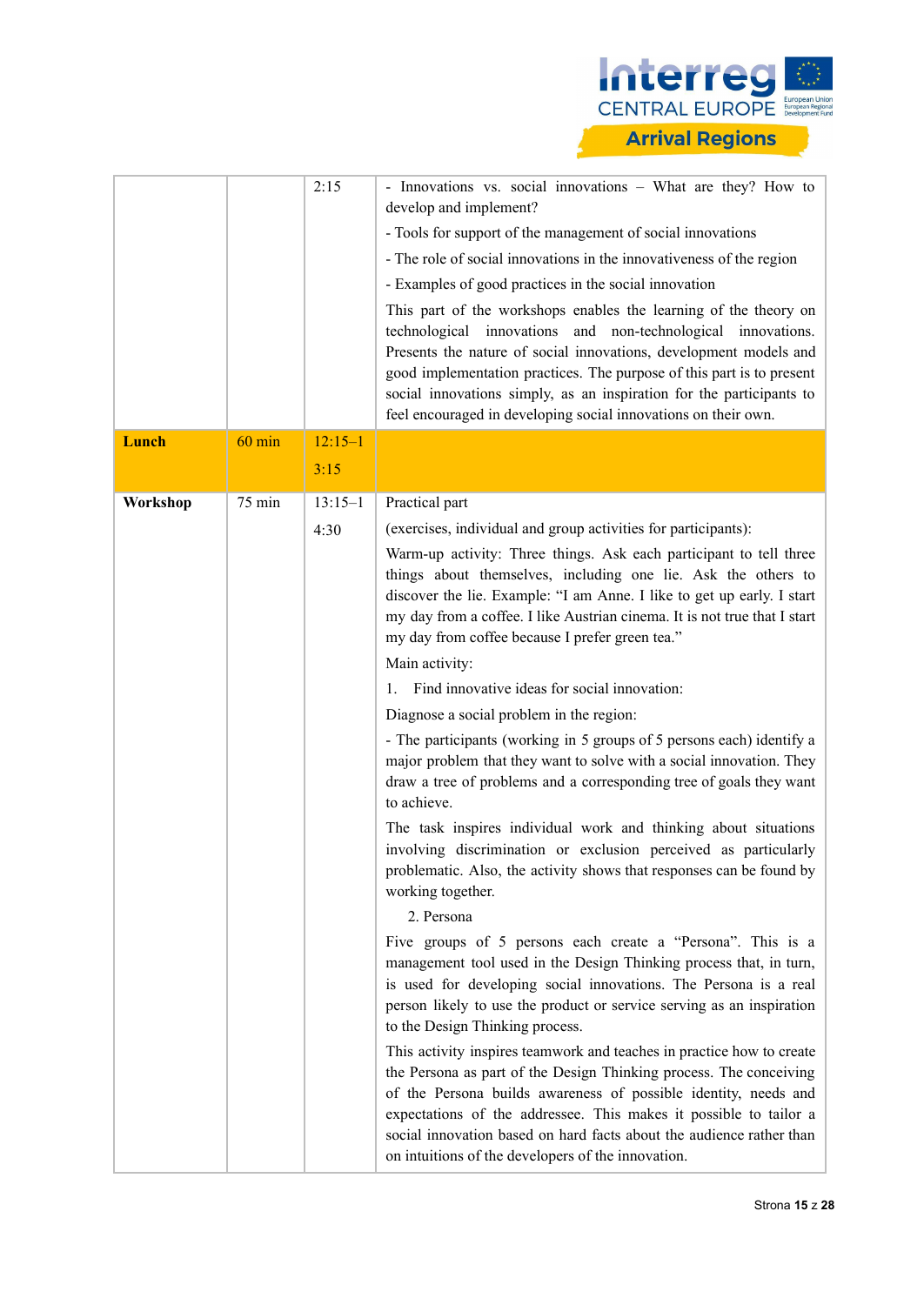

|                        |        |             | 3. Canvas to the business model                                                                                                                                                                                                                                                                                                                                                                                                                                                                                                                                                                                                                                                                                                                                                                                                                                                                                                                  |
|------------------------|--------|-------------|--------------------------------------------------------------------------------------------------------------------------------------------------------------------------------------------------------------------------------------------------------------------------------------------------------------------------------------------------------------------------------------------------------------------------------------------------------------------------------------------------------------------------------------------------------------------------------------------------------------------------------------------------------------------------------------------------------------------------------------------------------------------------------------------------------------------------------------------------------------------------------------------------------------------------------------------------|
|                        |        |             | Five groups of 5 persons each develop a business model for a social<br>innovation. The model is based on the business model canvas<br>proposed by Osterwalder & Pigneur. The model consists of 9 main<br>building blocks used to build value by an organization. The blocks<br>concern 4 main areas of the business activity: client, offer,<br>infrastructure and finance.                                                                                                                                                                                                                                                                                                                                                                                                                                                                                                                                                                      |
|                        |        |             | The Triple Layer Business Model Canvas (TLBMC) can be<br>presented as a tool to support the creative exploration of sustainable<br>business models and sustainability-oriented innovation. The TLBMC<br>complements and extends Osterwalder & Pigneur (original<br>economically-oriented business model canvas concept with new<br>canvas layers exploring environmental and social value creation.<br>These additional layers both parallel the original business model<br>by highlighting the interconnections which support<br>canvas<br>environmental and social impacts separately, and extend it by<br>drawing connections across the three layers to support an integrated<br>triple bottom line perspective of organizational impact.<br>The activity inspires individual and group work and teaches how to<br>develop a business model canvas in practice for use in the<br>development of social innovations. It also demonstrates how |
|                        |        |             | important it is to design a specific value for the addressees (Persona).<br>While working in groups on the task, participants can acquire<br>knowledge on views and hierarchies of values in others, as well as<br>practical skills and competences for working in groups and for<br>building agreement. The participants have a practical opportunity to<br>apply tools used for developing social innovations. This theory and<br>practice will make it possible to inspire the participants create social<br>innovations in their own environments.                                                                                                                                                                                                                                                                                                                                                                                           |
| <b>Q&amp;A</b> session | 30 min | $14:30 - 3$ | This is a summary of the theoretical and practical parts of the                                                                                                                                                                                                                                                                                                                                                                                                                                                                                                                                                                                                                                                                                                                                                                                                                                                                                  |
| with wrap-up           |        | :00 PM      | workshops.                                                                                                                                                                                                                                                                                                                                                                                                                                                                                                                                                                                                                                                                                                                                                                                                                                                                                                                                       |
|                        |        |             | The participants are given time to ask questions about the theoretical<br>and practical parts.                                                                                                                                                                                                                                                                                                                                                                                                                                                                                                                                                                                                                                                                                                                                                                                                                                                   |
|                        |        |             | Each participant wraps up the workshops and describes:                                                                                                                                                                                                                                                                                                                                                                                                                                                                                                                                                                                                                                                                                                                                                                                                                                                                                           |
|                        |        |             | What he or she has learned and what was most surprising<br>Ideas for new behaviors and takeaways                                                                                                                                                                                                                                                                                                                                                                                                                                                                                                                                                                                                                                                                                                                                                                                                                                                 |

#### **Workshop agenda example - Migrants' Economy**

### **One day training – approx. 6 hours (start: 9:00 AM, end: 3:00 PM)**

|  | <b>Duratio</b> Timing Session description |
|--|-------------------------------------------|
|  |                                           |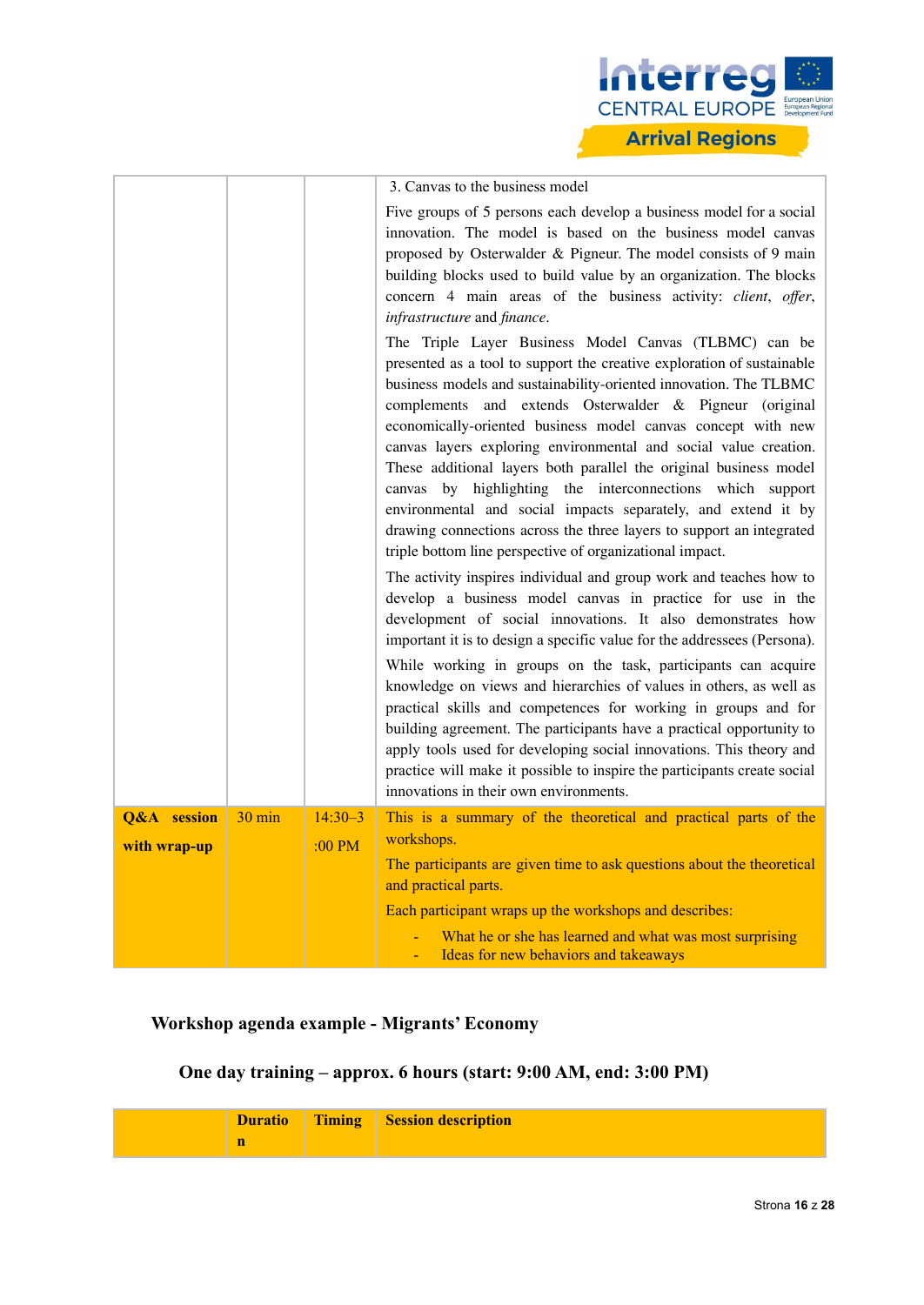

| <b>Introduction</b> | 90 min   | $09:00-1$<br>0:30   | Introduction of participants<br>$\bullet$<br>Discussion of the workshop purpose and guidelines<br>$\bullet$<br>Presentation of the rules for the conduct of the workshop<br>$\bullet$<br>Presentation of participants' expectations<br>$\bullet$<br>Presentation of the Arrival Regions Project, its purpose and<br>$\bullet$<br>guidelines (PowerPoint presentation supplied by the Project<br>Partner)                                                                                                                                                                                                                                                                                                                                                                                                                                                                                                                                                                                     |
|---------------------|----------|---------------------|----------------------------------------------------------------------------------------------------------------------------------------------------------------------------------------------------------------------------------------------------------------------------------------------------------------------------------------------------------------------------------------------------------------------------------------------------------------------------------------------------------------------------------------------------------------------------------------------------------------------------------------------------------------------------------------------------------------------------------------------------------------------------------------------------------------------------------------------------------------------------------------------------------------------------------------------------------------------------------------------|
| <b>Coffee break</b> | 30 min   | $10:30 - 1$<br>1:00 |                                                                                                                                                                                                                                                                                                                                                                                                                                                                                                                                                                                                                                                                                                                                                                                                                                                                                                                                                                                              |
|                     |          |                     |                                                                                                                                                                                                                                                                                                                                                                                                                                                                                                                                                                                                                                                                                                                                                                                                                                                                                                                                                                                              |
| Workshop            | 75 min   | $11:00-1$<br>2:15   | Theoretical part<br>(introduction to the subject, explanation of problems, lecture):<br>- Promotion of entrepreneurship as a key to economic growth<br>- Entrepreneurship and its dimensions in the business and in the daily<br>life<br>- Stimulation of entrepreneurial attitudes among immigrants<br>- Immigrant entrepreneurship models<br>- Good practices in the migrants' economy<br>This part of the workshops enables the learning of the theory on<br>entrepreneurship, its importance and roots. It also explains the<br>background to entrepreneurship and how to stimulate it. The<br>participants will also learn good practices in fostering the migrants'<br>economy.                                                                                                                                                                                                                                                                                                        |
| Lunch               | $60$ min | $12:15 - 1$<br>3:15 |                                                                                                                                                                                                                                                                                                                                                                                                                                                                                                                                                                                                                                                                                                                                                                                                                                                                                                                                                                                              |
| Workshop            | 75 min   | $13:15-1$<br>4:30   | Practical part<br>(exercises, individual and group activities for participants):<br>Warm-up activity: Toilet paper roll. Ask each participant to tear off<br>as many pieces of paper as they want. Then have each person tell as<br>many things about themselves as the number of the pieces taken.<br>This activity is a warm-up but also points at an important aspect to<br>entrepreneurship: what and how much we take upon ourselves has its<br>consequences and translates into further engagement.<br>Main activity:<br>1. Discussion of the career of the founder of the Solaris Bus $\&$<br>Coach S.A. (for more information for more information read<br>Appendix 4), review of the case study and development of a model<br>career path for a migrant.<br>Five groups of 5 persons each develop a model career path based on<br>their experience, knowledge and information sharing with other<br>group members.<br>While working in groups on the task, participants can acquire |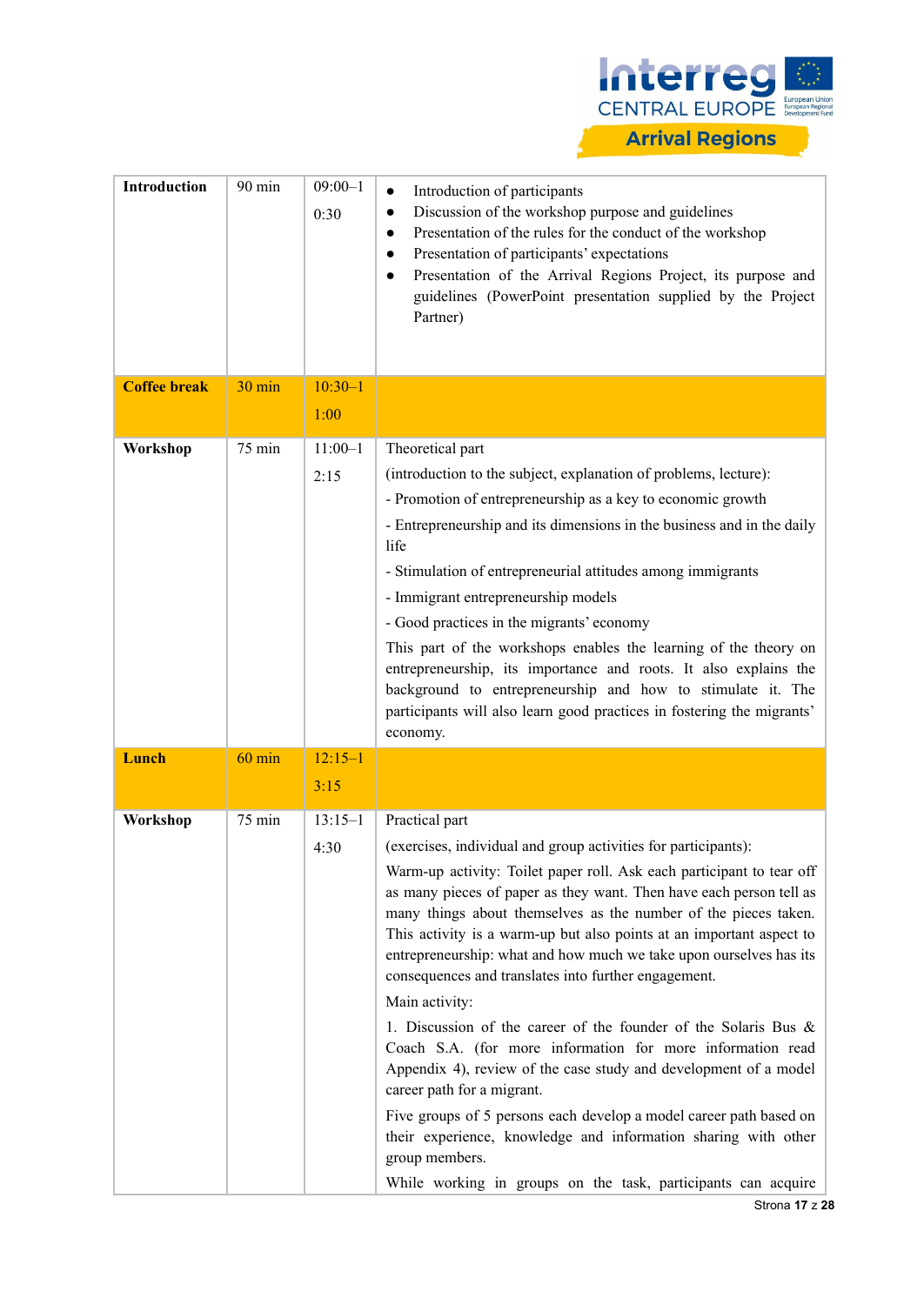

|                                        |                  |                       | knowledge on views of others, as well as practical skills and<br>competences for working in groups and for building agreement.<br>The taking of the test will give each participant an opportunity to<br>think about their entrepreneurial attitude and its ingredients. On the<br>other hand, the participation in the career path development<br>workshop will create space for reflection on a policy for supporting<br>careers of migrants. |  |
|----------------------------------------|------------------|-----------------------|-------------------------------------------------------------------------------------------------------------------------------------------------------------------------------------------------------------------------------------------------------------------------------------------------------------------------------------------------------------------------------------------------------------------------------------------------|--|
| <b>Q&amp;A</b> session<br>with wrap-up | $30 \text{ min}$ | $14:30 - 3$<br>:00 PM | This is a summary of the theoretical and practical parts of the<br>workshops.<br>The participants are given time to ask questions about the theoretical<br>and practical parts.<br>Each participant wraps up the workshops and describes:<br>What he or she has learned and what was most surprising<br>Ideas for new behaviors and takeaways<br>$\blacksquare$                                                                                 |  |

For each of the subject, the Coach should refer to his or her good practices based on experience and knowledge of the specifics of the region and of relevant barriers and opportunities.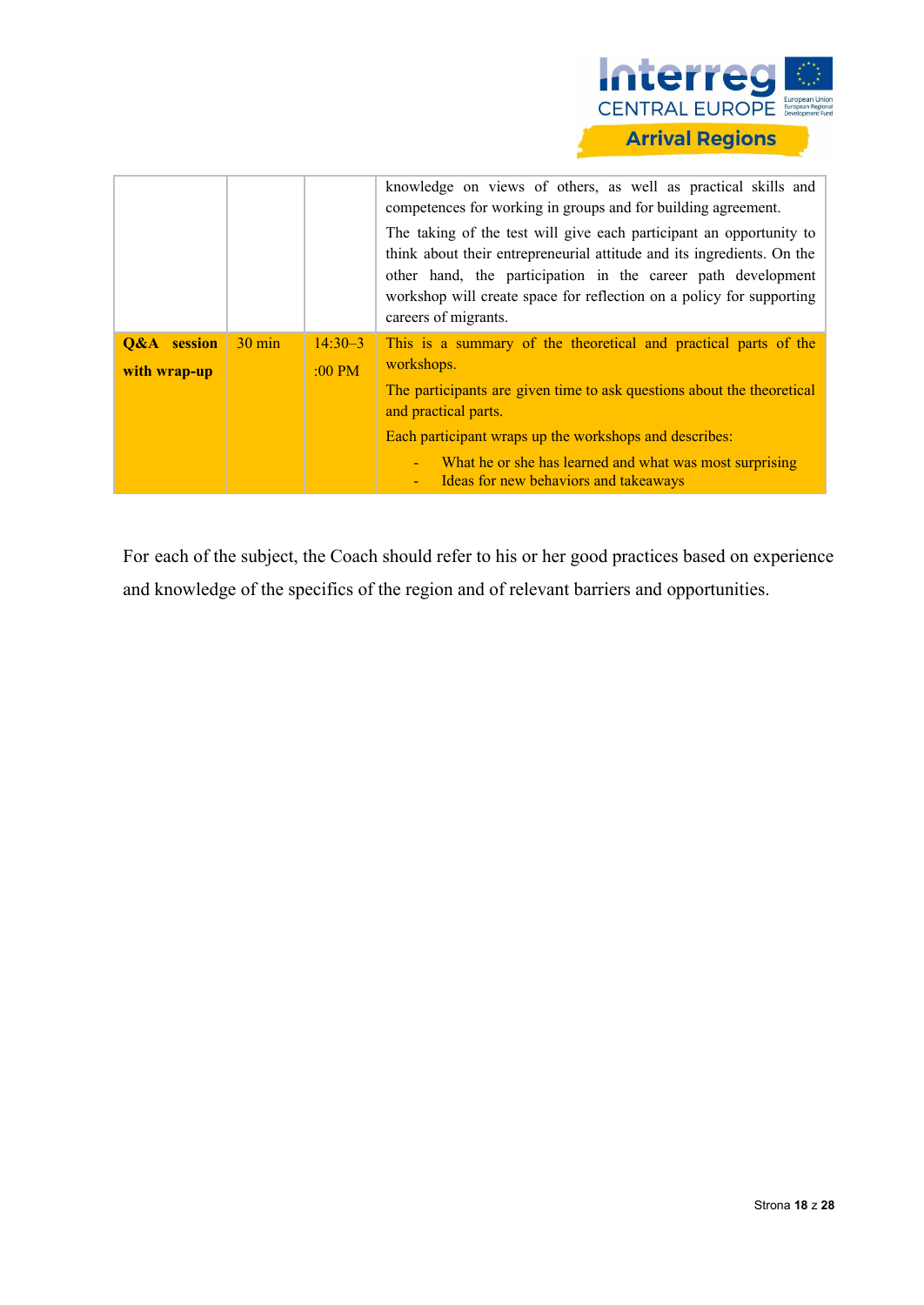

## <span id="page-19-0"></span>**References**

- 1. I.Parfieniuk: "Między marginalizacją a integracją. Wybór jednostkowych strategii akulturacyjnych i ich uwarunkowania. Procesy migracji w społeczeństwie otwartym. Perspektywa edukacji międzykulturowej.", edited by J.Nikitorowicz and D.Misiejuk, *Trans Humana Wydawnictwo Uniwersyteckie*, Białystok 2009, ISBN 978-83-61209-30-0
- 2. https://blogs.ec.europa.eu/eupolicylab/technology-and-social-innovation-for-migrant-in tegration/
- 3. https://www.ewt.gov.pl/strony/o-programach/przeczytaj-o-programach/programy-europ ejskiej-wspolpracy-terytorialnej/europa-srodkowa/
- 4. http://slq.nu/index4dfc.html?article=denmark-from-book-container-to-community-centr e
- 5. https://www.solarisbus.com/pl/firma/o-nas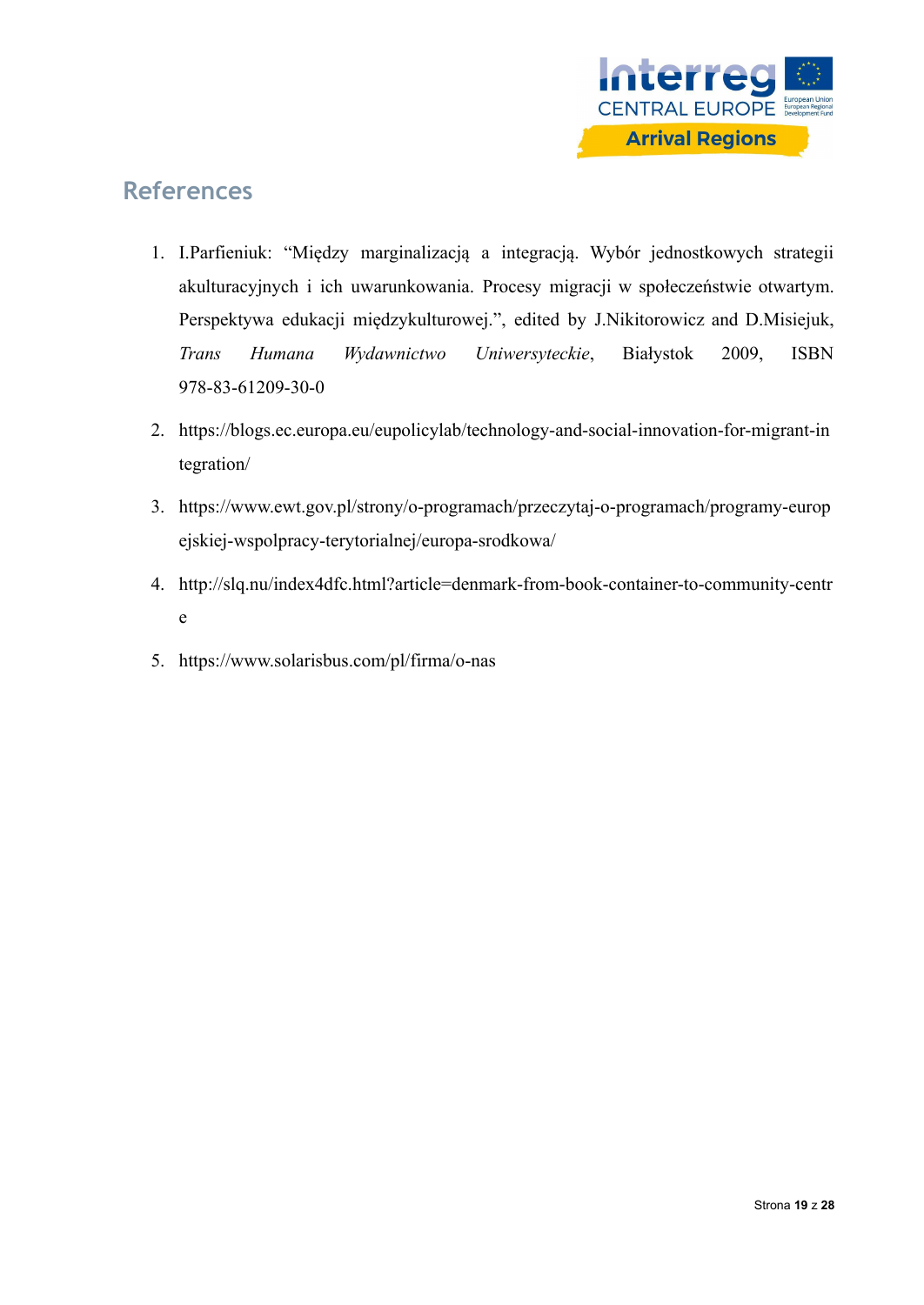

## <span id="page-20-0"></span>**Appendix 1 - Arival Regions Participant Feedback Form**

### **TITLE OF EVENT** ……………………………………………………………………………

#### **LOCATION AND DATE** ……………………………………………………………………

#### **About you**

Gender: Male /Female Other / prefer not to say (please underline the appropriate answer)

Age: Less than 30 /Over 30 (please circle the appropriate answer)

Organization type academic and educational institutions/ business and its environment/ government/regional/local administration/ other ……………………………………………….

(please underline the appropriate answer)

Please outline briefly your current involvement in migrant integration (for example: "migrant integration is the main focus of my work", "migrant integration is an additional aspect to my work in social services", "I employ migrants/ I lead a group of employees in which there are migrants", "I work with migrants", "I teach migrants", etc.)

#### **What did you think of the workshop/event?** (please circle the appropriate answer)

| For each statement, please mark the number                                                                          | Strongly | Agree          | Neutral        | <b>Disagree</b> | <b>Strongly</b> |
|---------------------------------------------------------------------------------------------------------------------|----------|----------------|----------------|-----------------|-----------------|
| that most closely represents how you feel                                                                           | agree    |                |                |                 | Disagree        |
| Overall,<br>the<br>workshop/event<br>met<br>my<br>expectations                                                      | 5        | $\overline{4}$ | 3              | $\overline{2}$  | 1               |
| The trainers were knowledgeable and capable                                                                         | 5        | $\overline{4}$ | 3              | $\overline{2}$  |                 |
| I have acquired new knowledge and skills that<br>will be useful for my work                                         | 5        | $\overline{4}$ | $\overline{3}$ | $\overline{2}$  |                 |
| with<br>other<br>$\blacksquare$<br>made<br>contacts<br>have<br>new<br>professionals that will be useful for my work | 5        | $\overline{4}$ | 3              | $\overline{2}$  |                 |
| I am likely to apply my new knowledge and<br>skills in my work over the coming months                               | 5        | $\overline{4}$ | 3              | $\overline{2}$  |                 |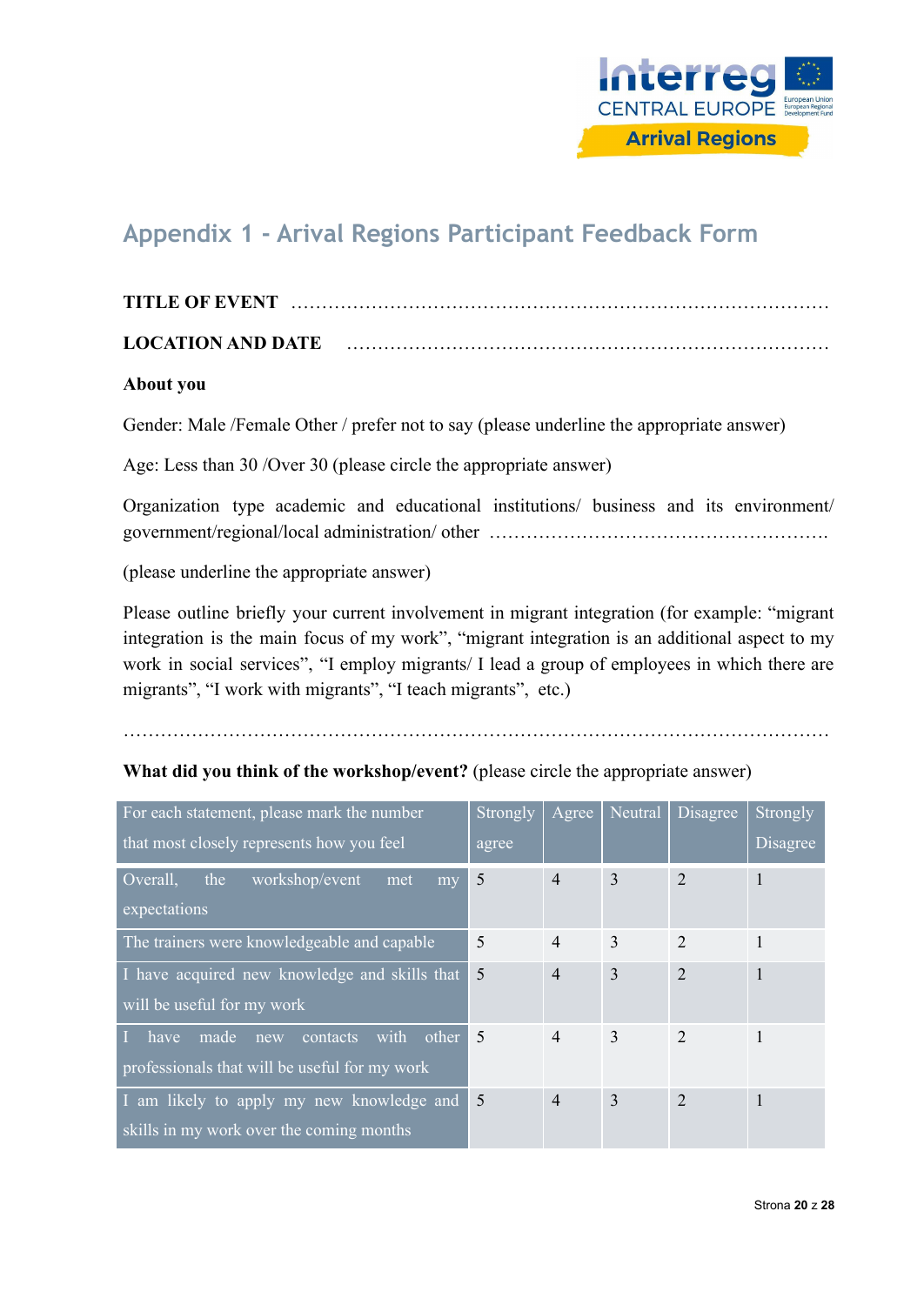

I am likely to share my new knowledge and skills with professional colleagues over the coming months 5 4 3 2 1

What recommendations do you have for improvements to the workshop/event overall?

…………………………………………………………………………………………………… …………………………………………………………………………………………………… Do you have any recommendations or comments on the training materials? …………………………………………………………………………………………………… ……………………………………………………………………………………………………

What recommendations do you have for ... (Arrival Region partner) to follow up on this workshop/event?

…………………………………………………………………………………………………… …………………………………………………………………………………………………… ……………………………………………………………………………………………………

What recommendations do you have for the authorities in your country/region/city to improve migration integration?

…………………………………………………………………………………………………… …………………………………………………………………………………………………… Any other comments or feedback? ……………………………………………………………………………………………………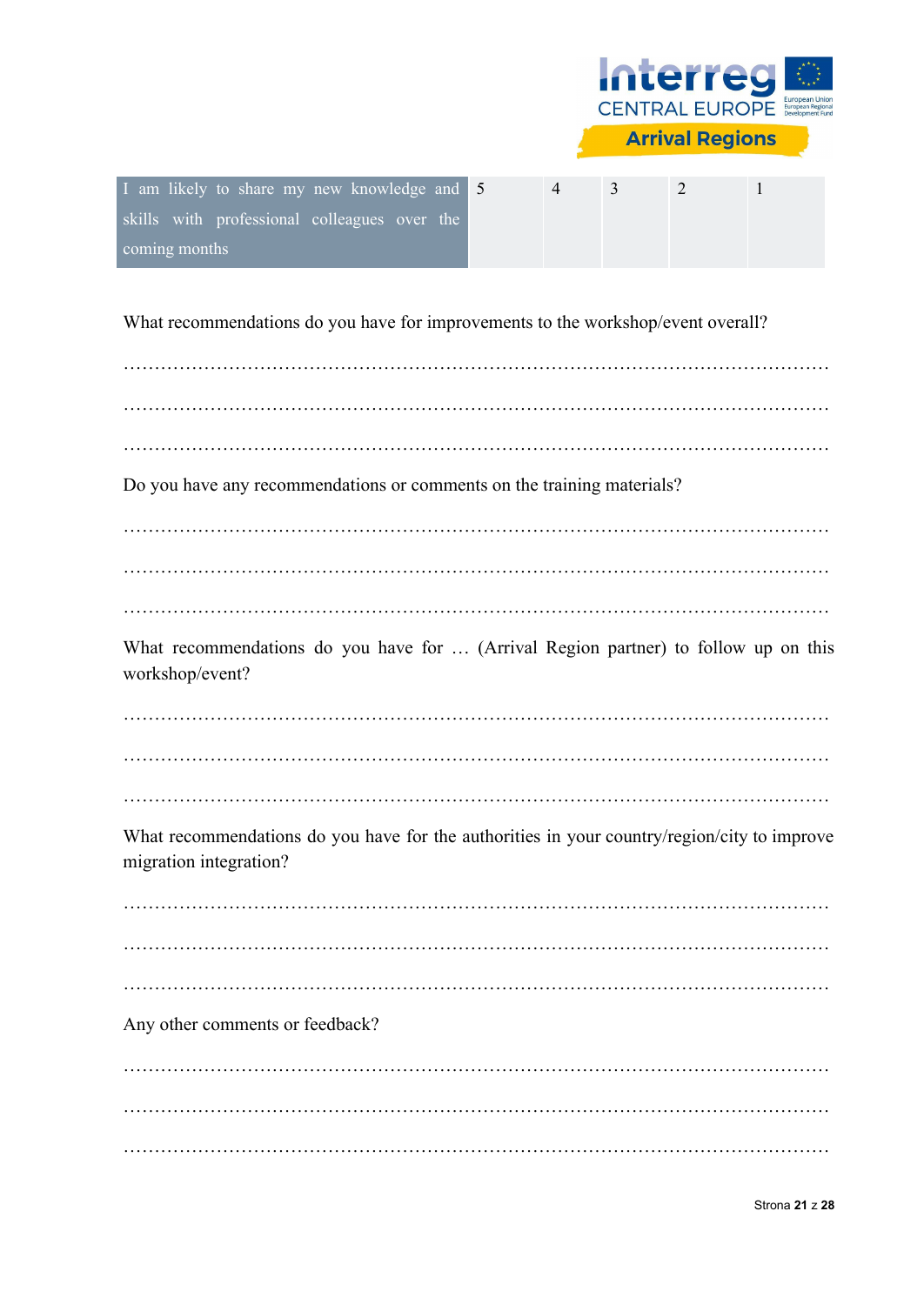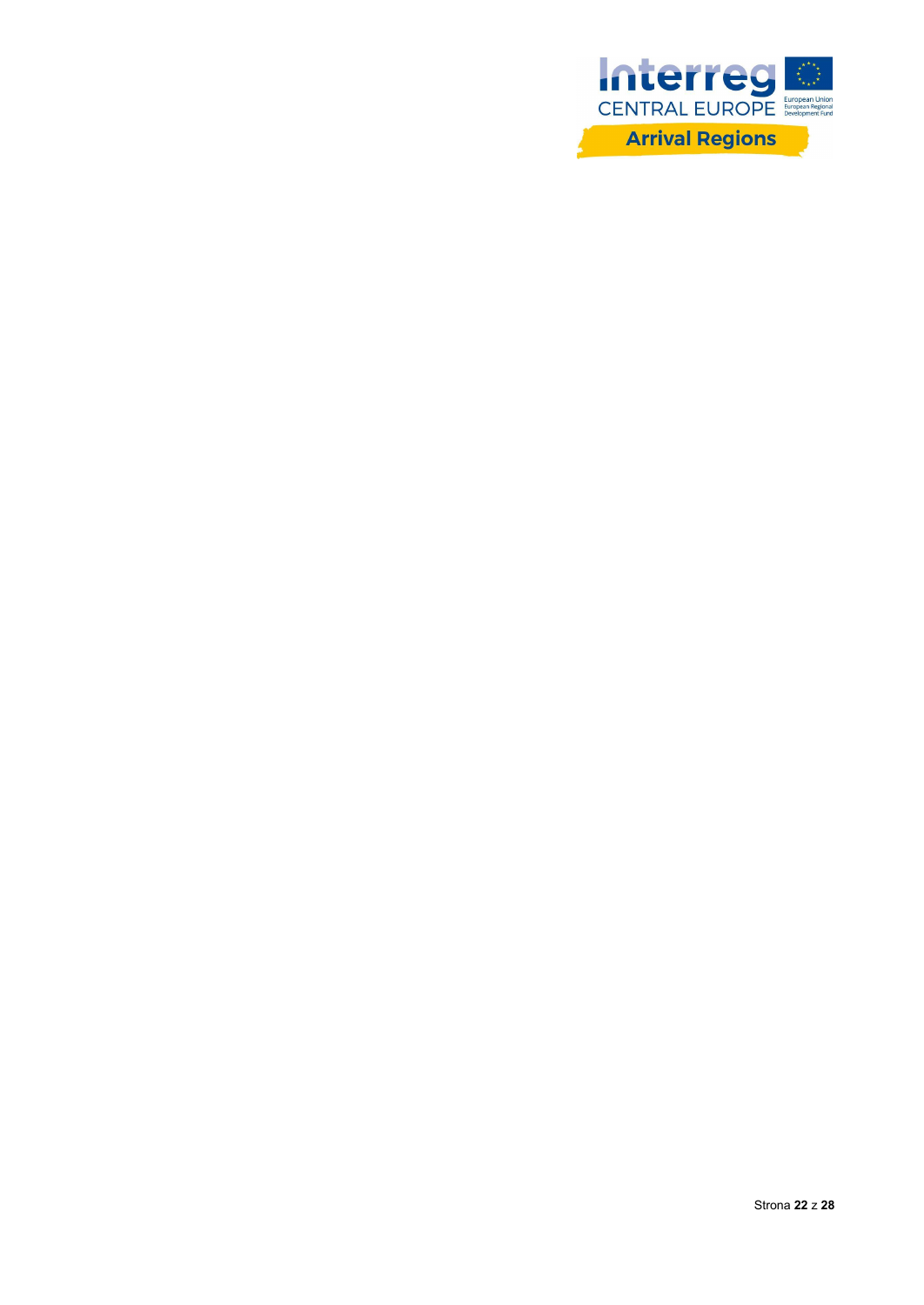

## <span id="page-23-0"></span>**Appendix 2 - Arival Regions Workshop Report**

[Name]

[Tel.no.]

[Email]

### [Your Institution Name]

[PP number]

| Workshop Date:       |  |  |
|----------------------|--|--|
| Name of Workshop:    |  |  |
| No. of Participants: |  |  |
| Location:            |  |  |

#### Feedback (5 000 characters)

- number and type of participants/stakeholders
- participants' expectations
- good practises presented
- questions raised by participants
- issues discussed

Photos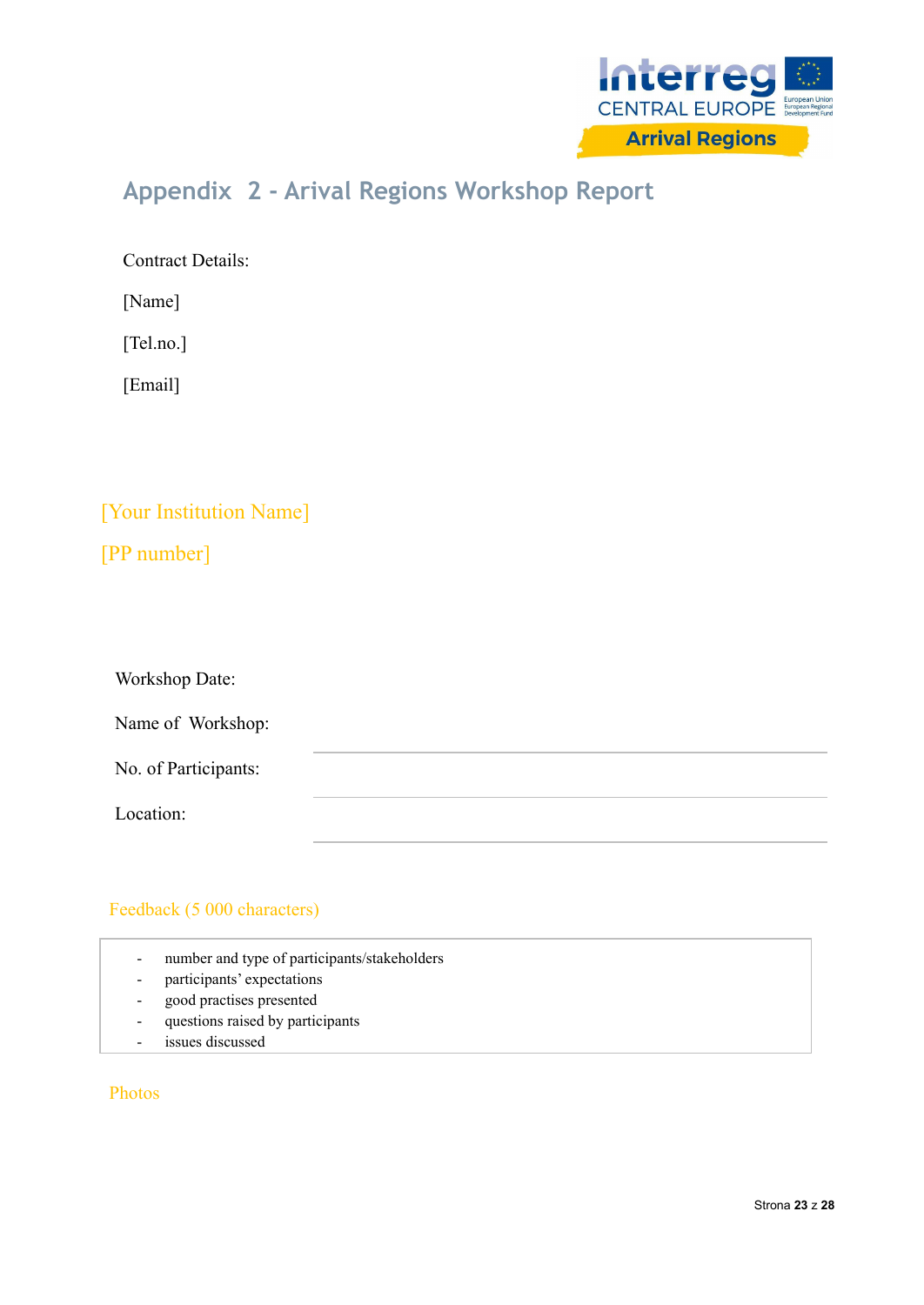

Attachments:

- Agenda
- Participants list
- Participant Feedback Form

## <span id="page-24-0"></span>**Appendix 3 – Mentoring Report**

#### [Mentor Name:]

Date and duration of the mentoring meeting:

Name of Mentee:

Tool used for communication (Face-to-face or on-line via e-mail, phone, Facebook, Skype, etc.)

#### Main issues covered during the meeting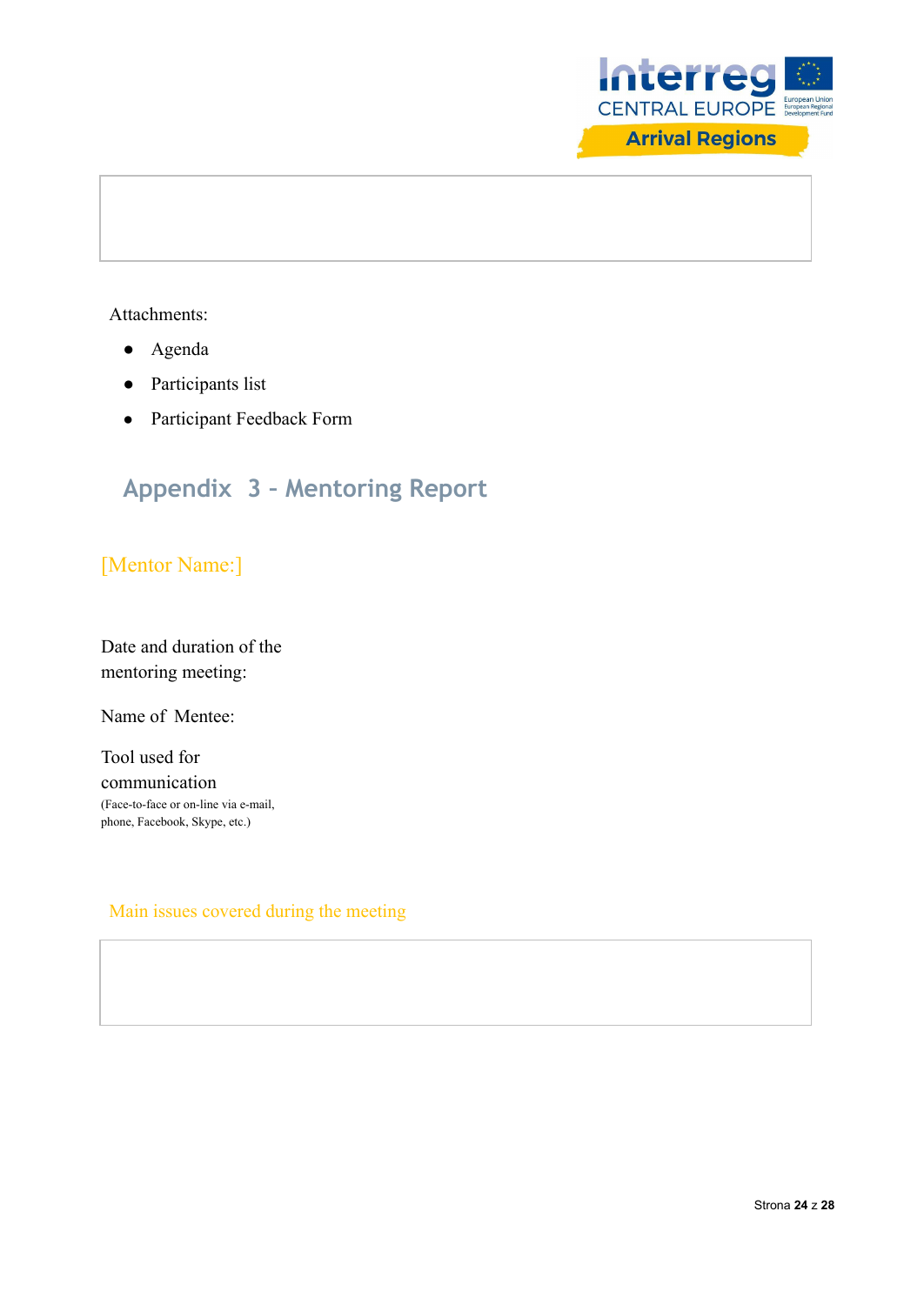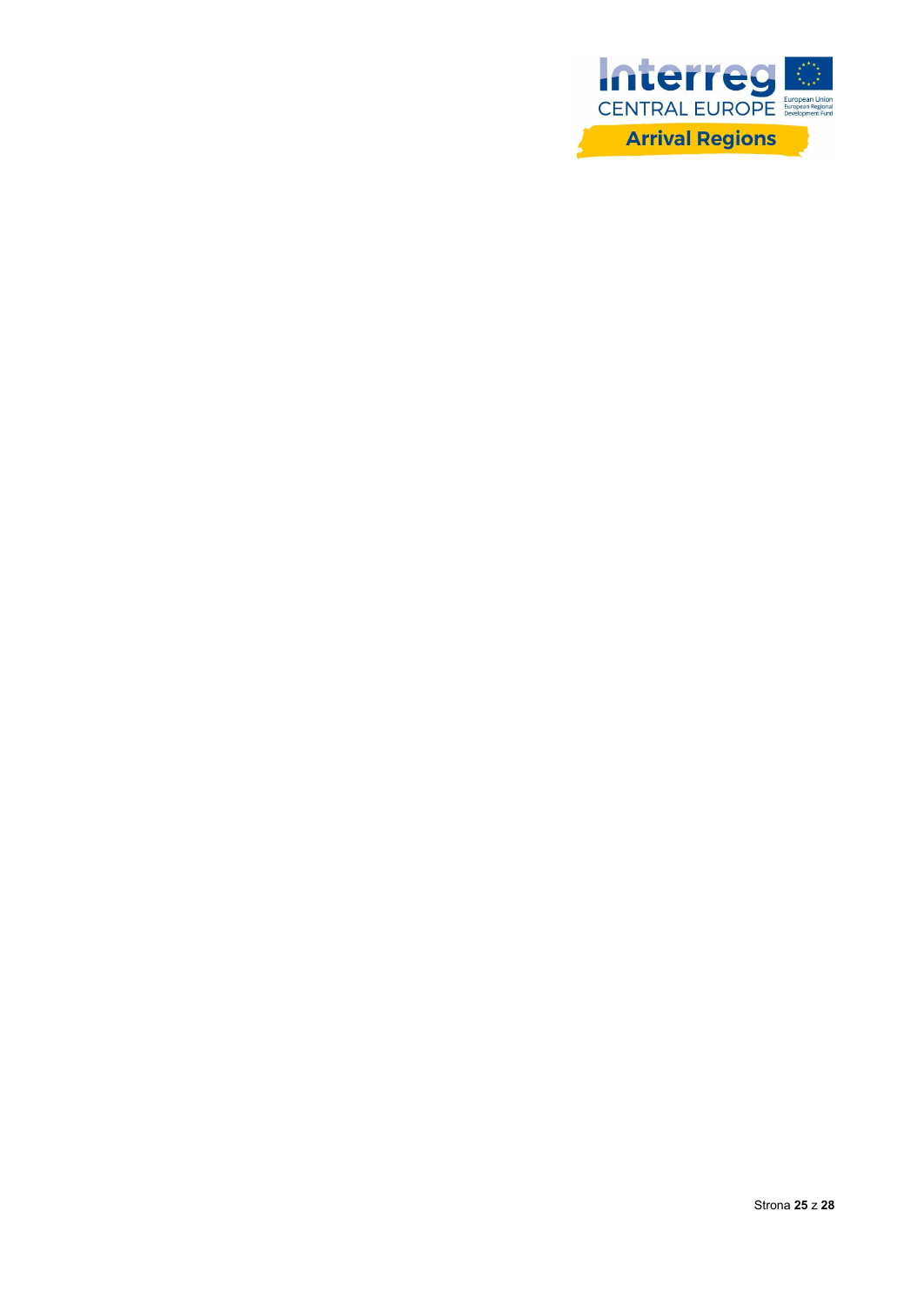

## <span id="page-26-0"></span>**Appendix 4 -** *Solaris Bus* **& Coach S.A. good practice**

Solaris Bus & Coach S.A. is one of the European leaders in the production of buses and trolleybuses. Based on over 20 years of experience and over 18,000 vehicles manufactured. Solaris Bus & Coach S.A. is one of the leading European bus and trolleybus manufacturers. Benefiting from almost 25 years of experience and having manufactured more than 19,000 vehicles, Solaris affects the quality of city transport in hundreds of cities across Europe every day. The Solaris Urbino 12 electric won the prestigious European "Bus of the Year 2017" competition. In September 2019 Solaris Bus & Coach S.A. joined CAF Group, which acquired 100% of the shares of the company.The brand's creators are Solange and Krzysztof Olszewski. Krzysztof is a graduate of the Warsaw University of Technology in the field of mechanical engineering. During his studies he took a dean's leave to obtain craft qualifications in the field of automotive mechanics (student, journeyman, and finally master). During the holidays he went to work in Sweden, in Stockholm. He took another dean's leave to work together with his wife Solange for a year in Sweden, and then bought half the car repair shop in Warsaw for the money he earned. From 1976 to 1981 he apprenticed and then ran a private car workshop. When he went to West Berlin in December 1981, Martial law began in Poland. Given the uncertainty about the situation in Poland, he decided to stay with in West Berlin. From January 1982 he was employed at the Berlin factory of Neoplan. There he designed central electrical installation significantly improving bus service. He found a common language with the head of the company, who also had technical education and craft qualifications. He was promoted quickly. In 1985 he became the director of a Berlin plant. It was the highest position a person who did not belong to the Auwärter family could achieve in this company. The experience gained during 14 years of work at the company "Gottlob Auwärter GmbH", a producer of Neoplan brand buses, strongly influenced his subsequent independent activities as an entrepreneur. In the first half of the 1990s he returned to Poland and on August 2, 1994 he founded an independent Sales Office in Warsaw, representing the "Gottlob Auwärter GmbH" company. In the same year, together with his wife, he founded the company Neoplan Polska, as a family company with 100% Polish capital. In the years 1994–1995, this company dealt with the distribution of German Neoplan products in Poland. Initially, during the week, Krzysztof still managed the factory in Berlin, and he came to Poland only on weekends, promoting and selling buses. For this purpose he used a city bus, acting as a show bus and a mobile office.

In September 1995, after winning a large contract with MAN for the delivery of 72 city buses to Poznań, he decided to set up his own factory. He got permission from the Auwärter family to use the "Neoplan" brand and the construction of the company's buses and coaches. However, he himself had to raise funds for the project. In autumn 1995, the first 36 employees of the company completed an apprenticeship at the Neoplan plant in Berlin. The Neoplan Polska factory was launched in March 1996 in Bolechów-Osiedle near Poznań. The second factory in Środa Wielkopolska was involved in the construction of bus skeletons and components for them from 1998. Neoplan Polska quickly gained about 50% share in the Polish market of Strona **26** z **28**